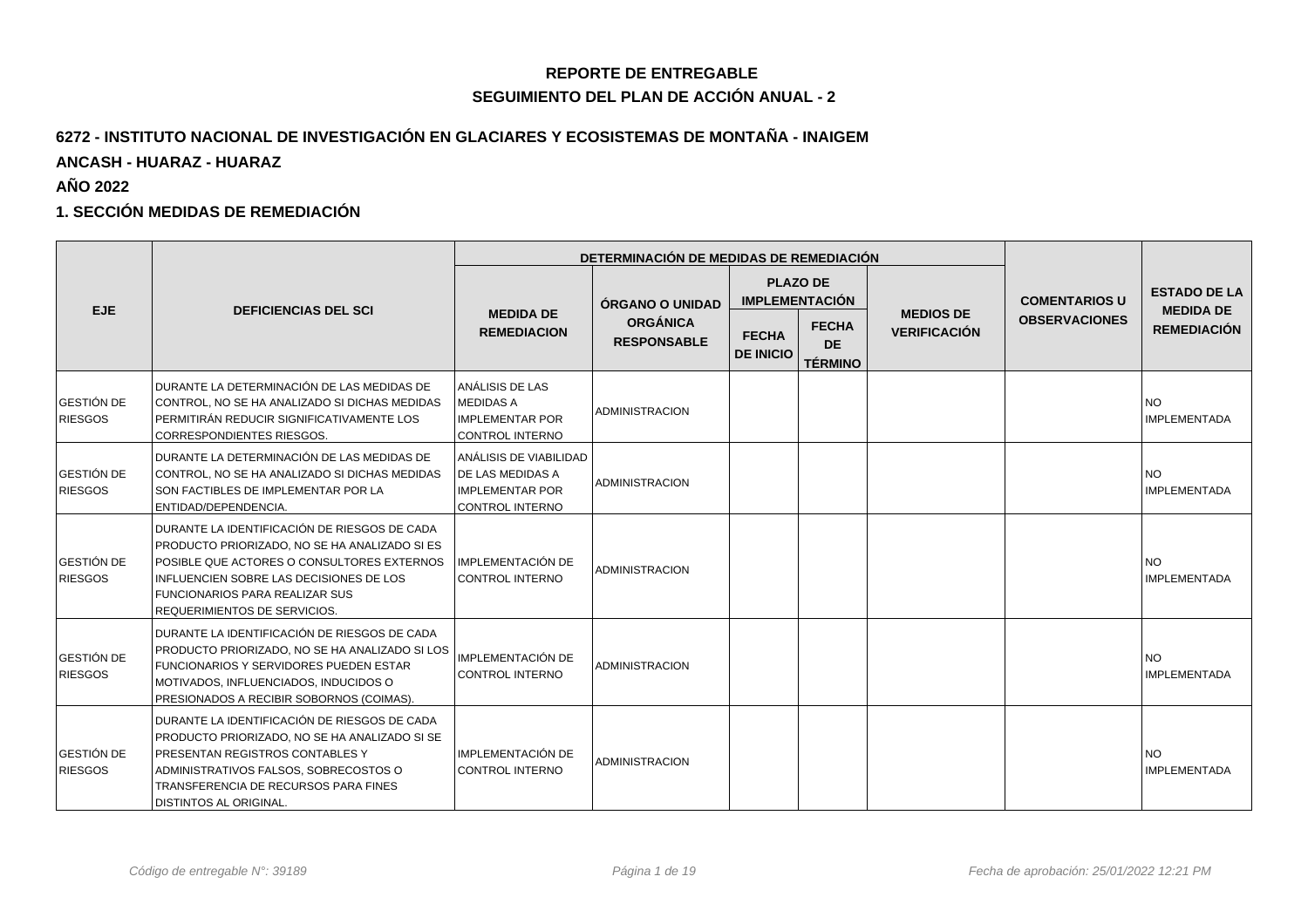|                                      |                                                                                                                                                                                                                                                                                  | DETERMINACIÓN DE MEDIDAS DE REMEDIACIÓN                                                                                                                                                                               |                                       |                                  |                                             |                                                                                                                                   |                      |                                        |
|--------------------------------------|----------------------------------------------------------------------------------------------------------------------------------------------------------------------------------------------------------------------------------------------------------------------------------|-----------------------------------------------------------------------------------------------------------------------------------------------------------------------------------------------------------------------|---------------------------------------|----------------------------------|---------------------------------------------|-----------------------------------------------------------------------------------------------------------------------------------|----------------------|----------------------------------------|
|                                      |                                                                                                                                                                                                                                                                                  |                                                                                                                                                                                                                       | <b>ORGANO O UNIDAD</b>                |                                  | <b>PLAZO DE</b><br><b>IMPLEMENTACIÓN</b>    |                                                                                                                                   | <b>COMENTARIOS U</b> | <b>ESTADO DE LA</b>                    |
| EJE.                                 | <b>DEFICIENCIAS DEL SCI</b>                                                                                                                                                                                                                                                      | <b>MEDIDA DE</b><br><b>REMEDIACION</b>                                                                                                                                                                                | <b>ORGÁNICA</b><br><b>RESPONSABLE</b> | <b>FECHA</b><br><b>DE INICIO</b> | <b>FECHA</b><br><b>DE</b><br><b>TÉRMINO</b> | <b>MEDIOS DE</b><br><b>VERIFICACIÓN</b>                                                                                           | <b>OBSERVACIONES</b> | <b>MEDIDA DE</b><br><b>REMEDIACIÓN</b> |
| GESTIÓN DE<br><b>RIESGOS</b>         | DURANTE LA IDENTIFICACIÓN DE RIESGOS DE CADA<br>PRODUCTO PRIORIZADO, NO SE HAN ANALIZADO SI<br>EXISTEN RIESGOS DE SOBORNO (COIMA), FRAUDES<br>FINANCIEROS O CONTABLES, ENTRE OTRAS CLASES<br>DE RIESGO DE CONDUCTAS IRREGULARES.                                                 | IMPLEMENTACIÓN DE<br>CONTROL INTERNO                                                                                                                                                                                  | ADMINISTRACION                        |                                  |                                             |                                                                                                                                   |                      | <b>NO</b><br><b>IMPLEMENTADA</b>       |
| <b>GESTIÓN DE</b><br><b>RIESGOS</b>  | DURANTE LA IDENTIFICACIÓN DE RIESGOS DE CADA<br>PRODUCTO PRIORIZADO, NO SE HAN ANALIZADO SI<br>LOS RIESGOS IDENTIFICADOS SON LOS QUE AFECTAN<br>EN MAYOR MEDIDA LA PROVISIÓN DE DICHO<br><b>PRODUCTO.</b>                                                                        | SE DEBE IMPLEMENTAR<br><b>CONTROL INTERNO</b><br>PARA LA<br><b>IDENTIFICACIÓN DE</b><br><b>RIESGOS DE CADA</b><br><b>PRODUCTO</b><br><b>PRIORIZADO</b>                                                                | DIG/DIGC/DIEM/OADM                    |                                  |                                             |                                                                                                                                   |                      | NO.<br><b>IMPLEMENTADA</b>             |
| GESTIÓN DE<br><b>RIESGOS</b>         | DURANTE LA IDENTIFICACIÓN DE RIESGOS DE CADA<br>PRODUCTO PRIORIZADO, NO SE HAN IDENTIFICADO<br>LOS FACTORES QUE PODRÍAN AFECTAR<br>NEGATIVAMENTE EL CUMPLIMIENTO DE PLAZOS Y<br>ESTÁNDARES ESTABLECIDOS EN DICHO PRODUCTO.                                                       | SE DEBE IMPLEMENTAR<br><b>CONTROL INTERNO</b><br><b>PARA LA</b><br><b>IDENTIFICACIÓN DE</b><br><b>RIESGOS DE CADA</b><br><b>PRODUCTO</b><br><b>PRIORIZADO</b>                                                         | DIG/DIGC/DIEM/OADM                    |                                  |                                             |                                                                                                                                   |                      | <b>NO</b><br><b>IMPLEMENTADA</b>       |
| <b>GESTIÓN DE</b><br><b>RIESGOS</b>  | EL ÓRGANO O UNIDAD ORGÁNICA RESPONSABLE DE<br>LA EJECUCIÓN DE LAS MEDIDAS DE REMEDIACIÓN Y<br>MEDIDAS DE CONTROL NO CUENTA CON ADECUADOS<br>RECURSOS FINANCIEROS PARA CUMPLIR CON SU<br><b>FUNCIÓN.</b>                                                                          | "MD1:<br>DOTAR DE LOS<br><b>RECURSOS</b><br><b>FINANCIEROS</b><br><b>NECESARIOS A LOS</b><br><b>ORGANOS O UNIDADES</b><br>ORGÁNICAS<br><b>RESPONSABLES DE LA</b><br>EJECUCIÓN DE<br><b>MEDIDAS DE</b><br>REMEDIACIÓN" | DIGC/DIG/OPPM                         |                                  |                                             |                                                                                                                                   |                      | <b>NO</b><br><b>IMPLEMENTADA</b>       |
| <b>CULTURA</b><br>ORGANIZACION<br>AL | EL ÓRGANO O UNIDAD ORGÁNICA RESPONSABLE DE<br>LA IMPLEMENTACIÓN DEL SCI EN LA<br>ENTIDAD/DEPENDENCIA, DURANTE EL PRESENTE AÑO,<br>NO HA CAPACITADO A LOS DEMÁS ÓRGANOS O<br>UNIDADES ORGÁNICAS QUE PARTICIPAN EN LA<br>IMPLEMENTACIÓN DEL SCI SOBRE TEMAS DE<br>CONTROL INTERNO. | LOS CURSOS ESTÁN<br>PROGRAMADAS PARA<br>EL II Y III TRIMESTRE<br>DEL AÑO                                                                                                                                              | RECURSOS HUMANOS                      | 01/05/2021                       | 30/09/2021                                  | <b>CORREO ELECTRÓNIC:</b><br>INVITACIÓN A REUNIÓN<br>CHARLA DE<br>SENSIBILIZACIÓN -<br>CONTROL INTERNO E<br><b>IMPLEMENTACIÓN</b> |                      | <b>IMPLEMENTADA</b>                    |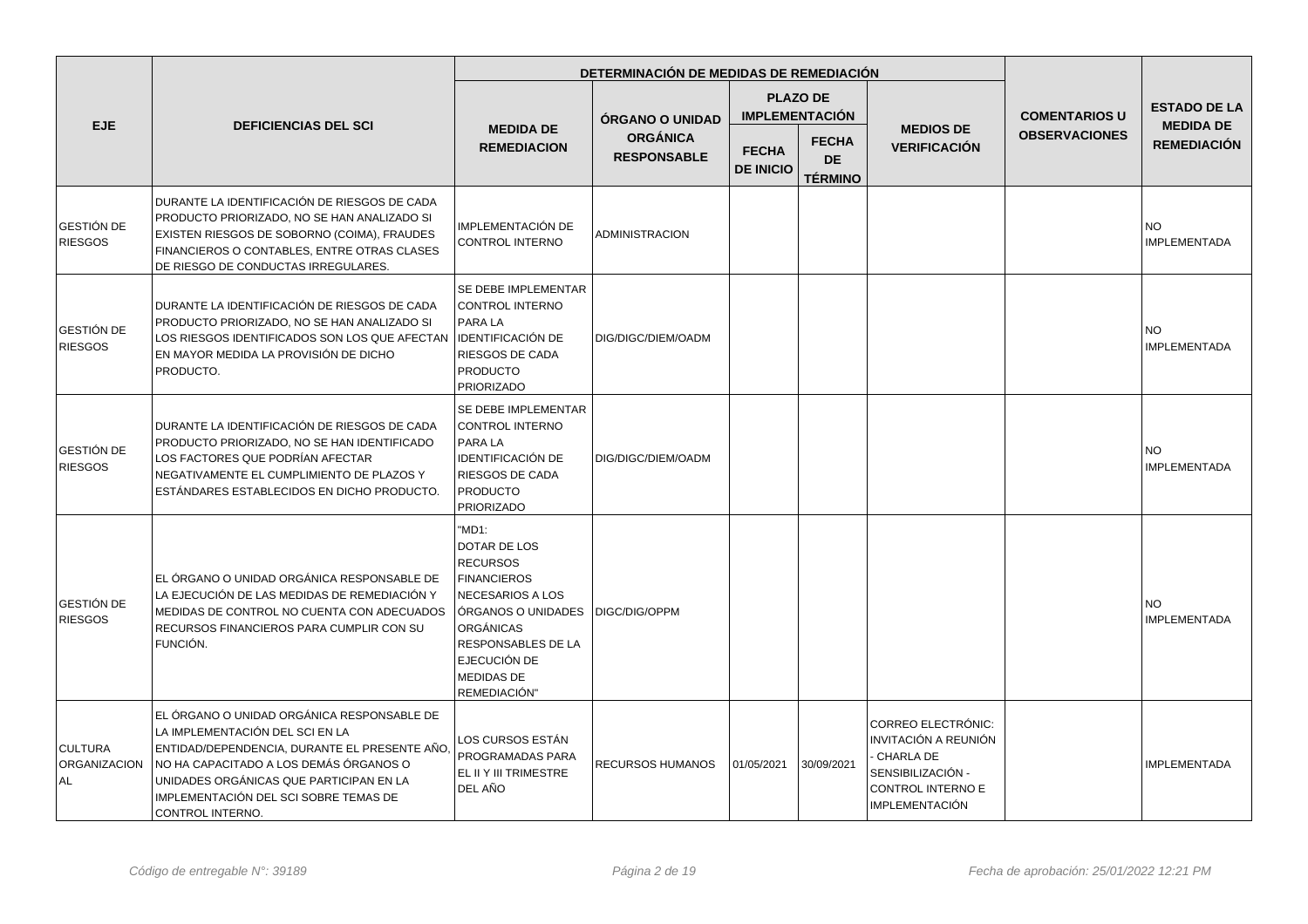|             |                                                                                                                                                                                                                                 |                                                                                                                                                                                                                                                                | DETERMINACIÓN DE MEDIDAS DE REMEDIACIÓN |                                  |                                             |                                                                                                                                                              |                      | <b>ESTADO DE LA</b><br><b>MEDIDA DE</b><br><b>REMEDIACIÓN</b> |
|-------------|---------------------------------------------------------------------------------------------------------------------------------------------------------------------------------------------------------------------------------|----------------------------------------------------------------------------------------------------------------------------------------------------------------------------------------------------------------------------------------------------------------|-----------------------------------------|----------------------------------|---------------------------------------------|--------------------------------------------------------------------------------------------------------------------------------------------------------------|----------------------|---------------------------------------------------------------|
| EJE         | <b>DEFICIENCIAS DEL SCI</b>                                                                                                                                                                                                     |                                                                                                                                                                                                                                                                | ÓRGANO O UNIDAD                         |                                  | <b>PLAZO DE</b><br><b>IMPLEMENTACIÓN</b>    |                                                                                                                                                              | <b>COMENTARIOS U</b> |                                                               |
|             |                                                                                                                                                                                                                                 | <b>MEDIDA DE</b><br><b>REMEDIACION</b>                                                                                                                                                                                                                         | <b>ORGÁNICA</b><br><b>RESPONSABLE</b>   | <b>FECHA</b><br><b>DE INICIO</b> | <b>FECHA</b><br><b>DE</b><br><b>TÉRMINO</b> | <b>MEDIOS DE</b><br><b>VERIFICACIÓN</b>                                                                                                                      | <b>OBSERVACIONES</b> |                                                               |
|             |                                                                                                                                                                                                                                 |                                                                                                                                                                                                                                                                |                                         |                                  |                                             | <b>DIAPOSITIVAS</b><br><b>EXPLICACIÓN SOBRE</b><br>CONTROL INTERNO Y<br>SU IMPLEMENTACIÓN                                                                    |                      |                                                               |
|             |                                                                                                                                                                                                                                 |                                                                                                                                                                                                                                                                |                                         |                                  |                                             | REGISTRO DE<br>PARTICIPANTES -<br><b>CONTROL</b><br><b>GUBERNAMENTAL Y LA</b><br><b>IMPORTANCIA DE LA</b><br>APLICACIÓN DEL<br>SISTEMA DE CONTROL<br>INTERNO |                      |                                                               |
|             |                                                                                                                                                                                                                                 |                                                                                                                                                                                                                                                                |                                         |                                  |                                             | <b>DIAPOSITIVAS</b><br>CONTROL<br>GUBERNAMENTAL Y LA<br><b>IMPORTANCIA DE LA</b><br>APLICACIÓN DEL<br>SISTEMA DE CONTROL<br>INTERNO                          |                      |                                                               |
| SUPERVISIÓN | EL ÓRGANO O UNIDAD ORGÁNICA RESPONSABLE DE<br>LA IMPLEMENTACIÓN DEL SCI NO HA CUMPLIDO CON<br>LA REVISIÓN DE LOS MEDIOS DE VERIFICACIÓN Y EL<br>REGISTRO DEL ESTADO DE LA EJECUCIÓN DE LAS<br>MEDIDAS DE REMEDIACIÓN Y CONTROL. | REVISIÓN POR PARTE<br>DEL ÓRGANO O UNIDAD<br>ORGÁNICA<br>RESPONSABLE DE LA<br>IMPLEMENTACIÓN DEL<br>SCI RESPECTO A LOS<br><b>MEDIOS DE</b><br>VERIFICACIÓN Y EL<br><b>ESTADO DE LA</b><br>EJECUCIÓN DE LAS<br><b>MEDIDAS DE</b><br>REMEDIACIÓN Y DE<br>CONTROL | <b>GERENCIA GENERAL</b>                 | 01/03/2021                       | 12/04/2021                                  | SE EMITIÓ INFORME Nº<br>102-2021-INAIGEM--GG-<br>OPPM-CGQA                                                                                                   |                      | <b>IMPLEMENTADA</b>                                           |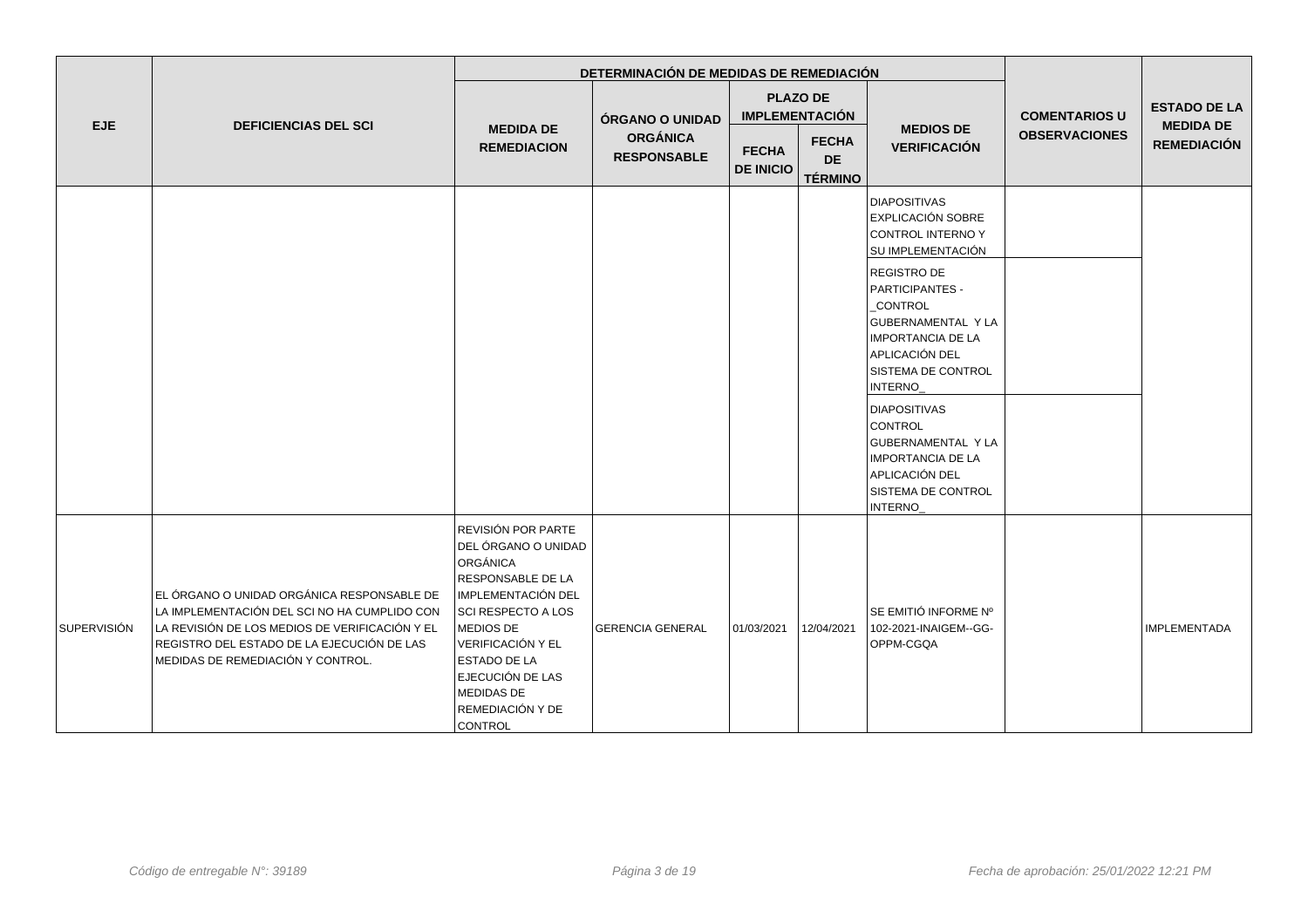|                                     |                                                                                                                                                                          |                                                                                                                                        | DETERMINACIÓN DE MEDIDAS DE REMEDIACIÓN |                                  |                                             |                                                                                                                                                                                                              |                      |                                        |
|-------------------------------------|--------------------------------------------------------------------------------------------------------------------------------------------------------------------------|----------------------------------------------------------------------------------------------------------------------------------------|-----------------------------------------|----------------------------------|---------------------------------------------|--------------------------------------------------------------------------------------------------------------------------------------------------------------------------------------------------------------|----------------------|----------------------------------------|
|                                     |                                                                                                                                                                          |                                                                                                                                        | ÓRGANO O UNIDAD                         |                                  | <b>PLAZO DE</b><br><b>IMPLEMENTACIÓN</b>    |                                                                                                                                                                                                              | <b>COMENTARIOS U</b> | <b>ESTADO DE LA</b>                    |
| <b>EJE</b>                          | <b>DEFICIENCIAS DEL SCI</b>                                                                                                                                              | <b>MEDIDA DE</b><br><b>REMEDIACION</b>                                                                                                 | <b>ORGÁNICA</b><br><b>RESPONSABLE</b>   | <b>FECHA</b><br><b>DE INICIO</b> | <b>FECHA</b><br><b>DE</b><br><b>TÉRMINO</b> | <b>MEDIOS DE</b><br><b>VERIFICACIÓN</b>                                                                                                                                                                      | <b>OBSERVACIONES</b> | <b>MEDIDA DE</b><br><b>REMEDIACIÓN</b> |
| GESTIÓN DE<br><b>RIESGOS</b>        | EL TITULAR DE LA ENTIDAD/DEPENDENCIA NO HAN<br>PARTICIPADO EN LA PRIORIZACIÓN DE LOS                                                                                     | LEL TITULAR DEBERÁ<br>PARTICIPAR EN LA<br><b>PRIORIZACIÓN DE LOS</b><br><b>PRODUCTOS QUE SE</b>                                        |                                         |                                  | 30/03/2021                                  | PLAN DE ACCIÓN ANUAL<br>¿ SECCIÓN MEDIDAS DE<br>CONTROL (PAA-SMC)<br>DEL PERIODO 2019,<br><b>SUSCRITOS POR EL</b><br>TITULAR Y SUBIDOS AL<br>APLICATIVO<br><b>INFORMÁTICO DEL SCI</b>                        |                      | <b>IMPLEMENTADA</b>                    |
|                                     | PRODUCTOS QUE SE INCLUIRÁN EN EL CONTROL<br>INTERNO.                                                                                                                     | <b>INCLUIRÁN EN EL</b><br>CENTRO INTERNO.<br>SEGÚN LO ESTABLECE<br>EN LA DIRECTIVA DE<br>CONTRALORÍA"                                  | <b>GERENCIA GENERAL</b>                 | 01/03/2021                       |                                             | PLAN DE ACCIÓN ANUAL<br>- SECCIÓN MEDIDAS DE<br>CONTROL (PAA-SMC)<br>DEL PERIODO 2020,<br><b>SUSCRITOS POR EL</b><br>TITULAR Y SUBIDOS AL<br>APLICATIVO<br><b>INFORMÁTICO DEL SCI</b>                        |                      |                                        |
| <b>SUPERVISIÓN</b>                  | EN EL REPORTE DE SEGUIMIENTO DEL PLAN DE<br>ACCIÓN ANUAL PARA LA IMPLEMENTACIÓN DEL SCI NO SE CONSIDERE AL<br>SE HAN ESTABLECIDO, AL MENOS, 3                            | <b>ELABORAR UN</b><br>DOCUMENTO INTERNO<br>EN EL QUE SE<br><b>ESTABLECE QUE EN EL</b><br>PLAN DE ACCIÓN ANUAL<br><b>MENOS TRES (3)</b> | <b>GERENCIA GENERAL</b>                 | 01/03/2021                       | 30/06/2021                                  | <b>EN EL REPORTE</b><br>CITADO, UNA DE SUS<br><b>SECCIONES</b><br><b>COMPRENDE EL</b><br><b>REGISTRO DE LA</b><br><b>PROBLEMÁTICA Y</b><br>MEJORAS, ALLÍ ESTÁN<br><b>DESCRITAS E</b><br><b>IDENTIFICADAS</b> |                      | <b>IMPLEMENTADA</b>                    |
|                                     | RECOMENDACIONES DE MEJORA POR CADA<br>PRODUCTO PRIORIZADO.                                                                                                               | <b>RECOMENDACIONES DE</b><br><b>MEJORA POR CADA</b><br><b>PRODUCTO</b><br>PRIORIZADO PARA LA<br>IMPLEMENTACIÓN DEL<br>SCI)"            |                                         |                                  |                                             | REPORTE DE<br>ENTREGABLE<br><b>SEGUIMIENTO DEL</b><br>PLAN DE ACCIÓN ANUAL<br><b>EN FORMATO PDF</b><br>INFORME Nº 046-2021-<br>INAIGEM--GG-OPPM-<br><b>CGQA</b>                                              |                      |                                        |
| <b>GESTIÓN DE</b><br><b>RIESGOS</b> | EN LA IDENTIFICACIÓN DE RIESGOS DE CADA<br>PRODUCTO PRIORIZADO, NO SE HA ANALIZADO LA<br>POSIBILIDAD DE QUE SE REALICEN PAGOS TARDÍOS<br>(RETRASADOS) A LOS PROVEEDORES. | <b>IMPLEMENTACION</b><br>CONTROL INTERNO                                                                                               | ADMINISTRACION                          |                                  |                                             |                                                                                                                                                                                                              |                      | <b>NO</b><br><b>IMPLEMENTADA</b>       |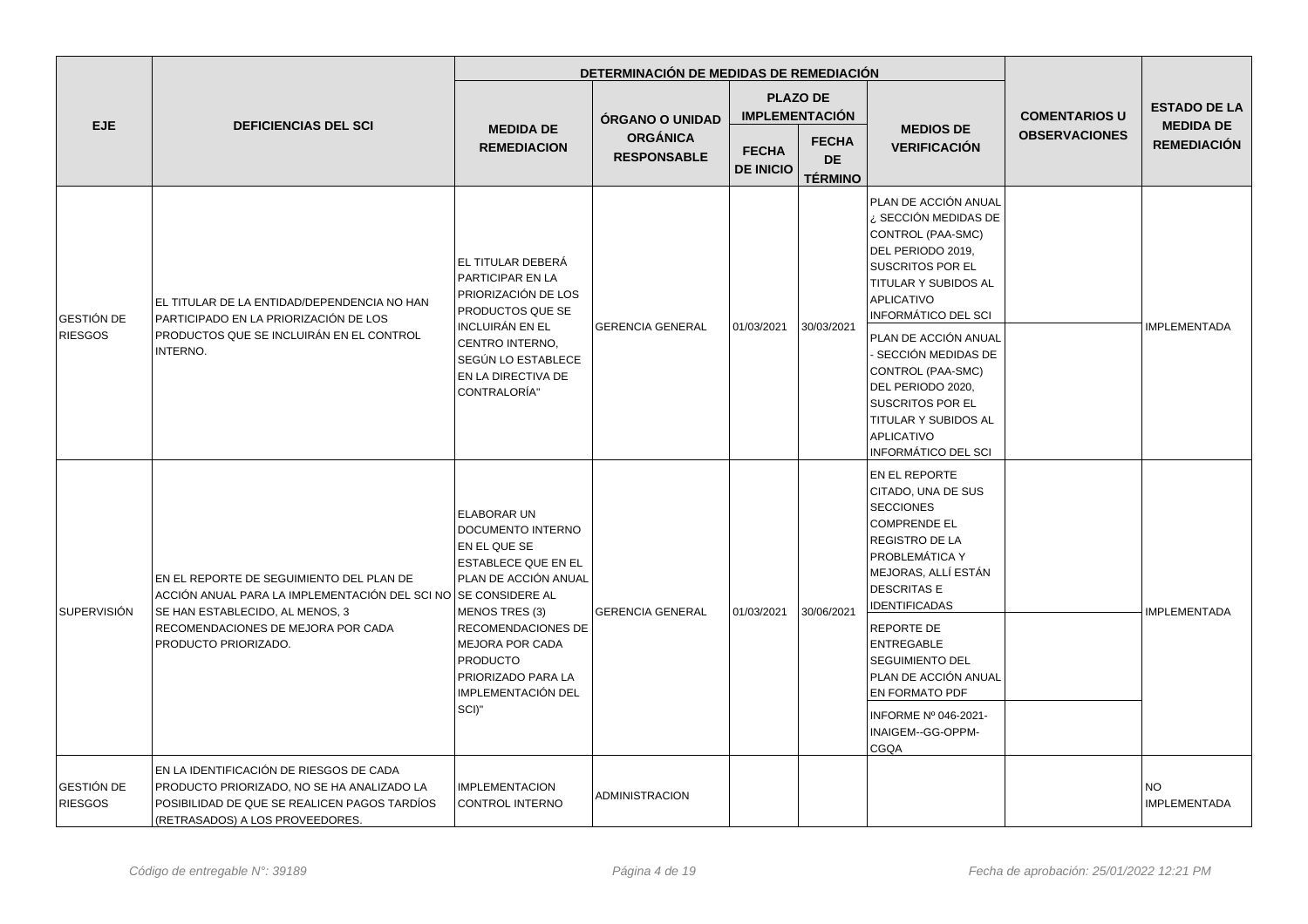|                                              |                                                                                                                                                                                                                                                                                                |                                                                                                                                                                  | DETERMINACIÓN DE MEDIDAS DE REMEDIACIÓN |                                  |                                             |                                                                                                                                                                                                                                                                                      |                                                                                                                                | <b>ESTADO DE LA</b><br><b>MEDIDA DE</b> |
|----------------------------------------------|------------------------------------------------------------------------------------------------------------------------------------------------------------------------------------------------------------------------------------------------------------------------------------------------|------------------------------------------------------------------------------------------------------------------------------------------------------------------|-----------------------------------------|----------------------------------|---------------------------------------------|--------------------------------------------------------------------------------------------------------------------------------------------------------------------------------------------------------------------------------------------------------------------------------------|--------------------------------------------------------------------------------------------------------------------------------|-----------------------------------------|
|                                              |                                                                                                                                                                                                                                                                                                |                                                                                                                                                                  | <b>ÓRGANO O UNIDAD</b>                  |                                  | <b>PLAZO DE</b><br><b>IMPLEMENTACIÓN</b>    |                                                                                                                                                                                                                                                                                      | <b>COMENTARIOS U</b>                                                                                                           |                                         |
| <b>EJE</b>                                   | <b>DEFICIENCIAS DEL SCI</b>                                                                                                                                                                                                                                                                    | <b>MEDIDA DE</b><br><b>REMEDIACION</b>                                                                                                                           | <b>ORGÁNICA</b><br><b>RESPONSABLE</b>   | <b>FECHA</b><br><b>DE INICIO</b> | <b>FECHA</b><br><b>DE</b><br><b>TÉRMINO</b> | <b>MEDIOS DE</b><br><b>VERIFICACIÓN</b>                                                                                                                                                                                                                                              | <b>OBSERVACIONES</b>                                                                                                           | <b>REMEDIACIÓN</b>                      |
| GESTIÓN DE<br><b>RIESGOS</b>                 | EN LA IDENTIFICACIÓN DE RIESGOS, NO SE HA<br>ANALIZADO LA POSIBILIDAD DE QUE LOS<br>CORRESPONDIENTES FUNCIONARIOS NO REALICEN<br>UNA ADECUADA SUPERVISIÓN DE LA EJECUCIÓN DE<br>LAS OBRAS PÚBLICAS.                                                                                            | NO SE CUENTA CON<br><b>MEDIDAS DE</b><br><b>REMEDIACION EN ESTE</b><br>PUNTO EN VISTA QUE<br>LA ENTIDAD NO CUENTA<br>CON OBRAS PUBLICAS                          | <b>NINGUNA</b>                          | 31/03/2021                       | 31/03/2021                                  | LA ENTIDAD EN EL<br><b>REPORTE DE</b><br>ENTREGABLE PLAN DE<br>ACCIÓN ANUAL -<br>SECCIÓN MEDIDAS DE<br><b>REMEDIACIÓN</b><br><b>ESTABLECIÓ QUE NO</b><br><b>EXISTE MEDIDAS DE</b><br><b>REMEDIACION EN ESTE</b><br>CASO AL NO APLICAR.<br>LA ENTIDAD NO CUNTA<br>CON OBRAS PÚBLICAS. | SE ADJUNTA EL<br><b>REPORTE DE</b><br>ENTREGABLE PLAN DE<br>ACCIÓN ANUAL -<br>SECCIÓN MEDIDAS DE<br>REMEDIACIÓN (PÁGINA<br>03) | <b>NO APLICABLE</b>                     |
| <b>GESTIÓN DE</b><br><b>RIESGOS</b>          | EN LA IDENTIFICACIÓN DE RIESGOS, NO SE HA<br>ANALIZADO LA POSIBILIDAD QUE EN UN PROCESO DE<br>CONTRATACIÓN SE FAVOREZCA A UN POSTOR O<br>POSTULANTE.                                                                                                                                           | <b>IMPLEMENTACION DEL</b><br><b>CONTROL INTERNO</b>                                                                                                              | <b>ADMINISTRACION</b>                   |                                  |                                             |                                                                                                                                                                                                                                                                                      |                                                                                                                                | <b>NO</b><br><b>IMPLEMENTADA</b>        |
| <b>GESTIÓN DE</b><br><b>RIESGOS</b>          | EN LA IDENTIFICACIÓN Y VALORACIÓN DE RIESGOS,<br>NO HAN PARTICIPADO LOS ÓRGANOS O UNIDADES<br>ORGÁNICAS RESPONSABLES DE LOS PRODUCTOS<br>PRIORIZADOS CON SUS FUNCIONARIOS Y<br>SERVIDORES CON MAYOR CONOCIMIENTO SOBRE EL<br>DESARROLLO DE LOS MISMOS.                                         | PARTICIPACIÓN DE LOS<br>ÓRGANOS O UNIDADES<br><b>ORGÁNICAS</b><br><b>RESPONSABLES DE LOS</b><br><b>PRODUCTOS</b><br><b>PRIORIZADOS</b>                           | DIG/DIGC/DIEM/OADM                      |                                  |                                             |                                                                                                                                                                                                                                                                                      |                                                                                                                                | <b>NO</b><br><b>IMPLEMENTADA</b>        |
| <b>CULTURA</b><br><b>ORGANIZACION</b><br>AL. | LA ALTA DIRECCIÓN NO UTILIZA LA INFORMACIÓN DEL<br>SCI PARA TOMAR DECISIONES.                                                                                                                                                                                                                  | SE ESTABLECERA<br><b>MECANISMOS PARA</b><br><b>INFORMAR LA</b><br>IMPLEMENTACIÓN DEL<br><b>SCI A LA ALTA</b><br><b>DIRECCIÓN PARA LA</b><br>TOMA DE DECISIONES." | <b>GERENCIA GENERAL</b>                 | 01/03/2021                       | 30/12/2021                                  | SE EMITIÓ INFORME Nº<br>061-2021-INAIGEM--GG-<br>OPPM-CGQA<br>SE RECEPCIONA<br>CORREO ELECTRÓNICO<br>RESPONDIDO POR LA<br><b>GERENCIA GENERAL</b>                                                                                                                                    |                                                                                                                                | <b>IMPLEMENTADA</b>                     |
| <b>CULTURA</b><br>ORGANIZACION<br>AL         | LA ENTIDAD/DEPENDENCIA NO CUENTA CON UN<br>REGLAMENTO DE INFRACCIONES Y SANCIONES<br>APLICABLE A SU PERSONAL, O DE CONTAR CON EL<br>MISMO, ESTE NO INCLUYE EN SU TIPIFICACIÓN CON<br>CONDUCTAS INFRACTORAS POR INCUMPLIMIENTO DE<br>LAS FUNCIONES RELACIONADAS A LA<br>IMPLEMENTACIÓN DEL SCI. | SE INCLUIRÁ EN EL<br><b>REGLAMENTO INTERNO</b><br><b>DE SERVIDORES</b><br>CIVILES QUE SE VIENE<br>ELABORANDO A LA<br><b>FECHA</b>                                | RECURSOS HUMANOS                        | 01/04/2021                       | 30/06/2021                                  | INFORME Nº 069-2021-<br>INAIGEM--GG-OPPM-<br>CGQA<br>REGLAMENTO INTERNO<br>DE SERVICIOS CIVILES<br>14.12.2021<br>RESOLUCION Nº 074-<br>2021-INAIGEM-GG                                                                                                                               |                                                                                                                                | <b>IMPLEMENTADA</b>                     |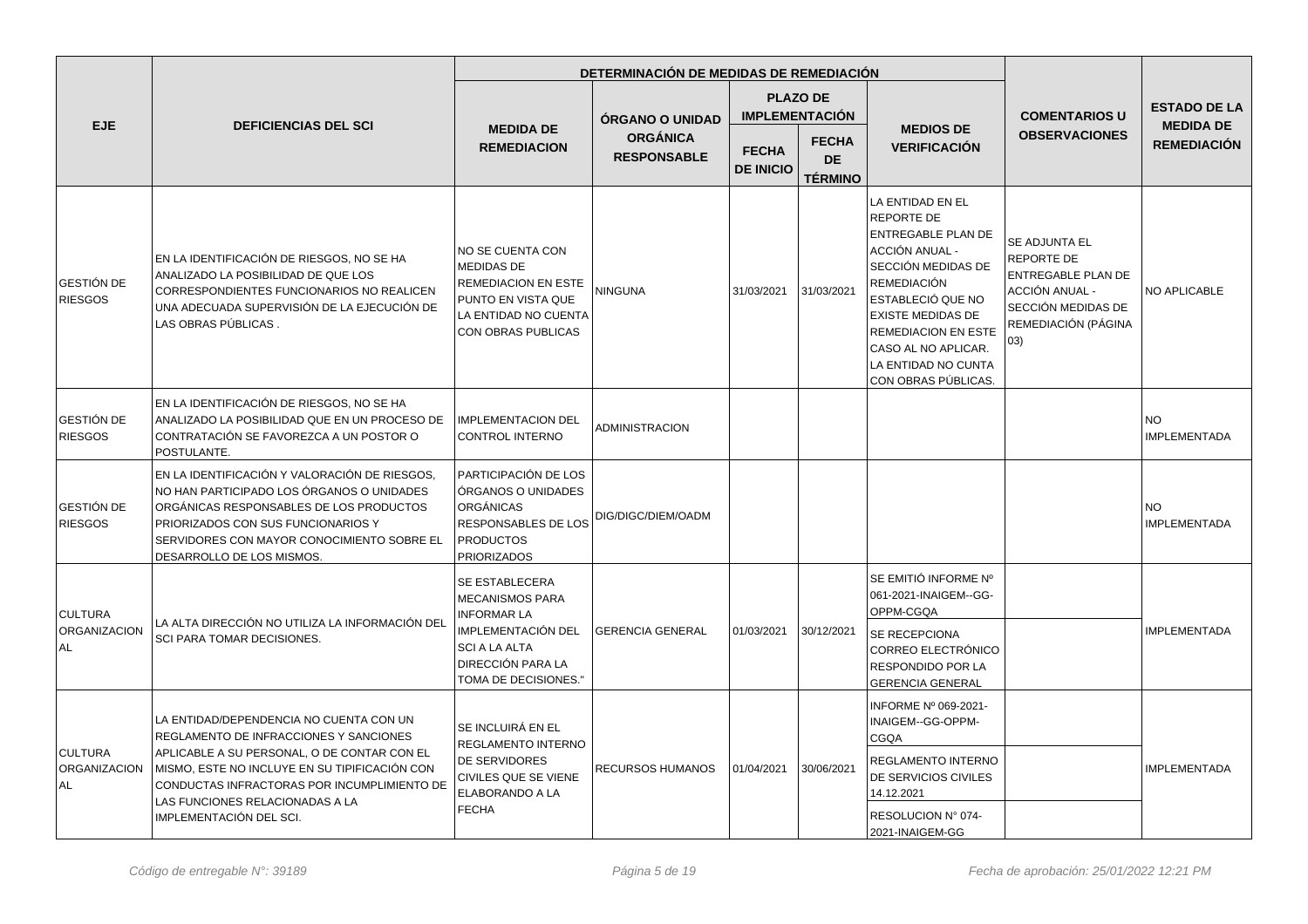|                    |                                                                                                                                                                                                                       |                                                                                                                                                                                                                                                                                     | DETERMINACIÓN DE MEDIDAS DE REMEDIACIÓN |                                  |                                             |                                                                                                                                                                                                                                                                                                                                                                                                                                 |                      |                                        |
|--------------------|-----------------------------------------------------------------------------------------------------------------------------------------------------------------------------------------------------------------------|-------------------------------------------------------------------------------------------------------------------------------------------------------------------------------------------------------------------------------------------------------------------------------------|-----------------------------------------|----------------------------------|---------------------------------------------|---------------------------------------------------------------------------------------------------------------------------------------------------------------------------------------------------------------------------------------------------------------------------------------------------------------------------------------------------------------------------------------------------------------------------------|----------------------|----------------------------------------|
|                    |                                                                                                                                                                                                                       |                                                                                                                                                                                                                                                                                     | ÓRGANO O UNIDAD                         |                                  | <b>PLAZO DE</b><br><b>IMPLEMENTACIÓN</b>    |                                                                                                                                                                                                                                                                                                                                                                                                                                 | <b>COMENTARIOS U</b> | <b>ESTADO DE LA</b>                    |
| <b>EJE</b>         | <b>DEFICIENCIAS DEL SCI</b>                                                                                                                                                                                           | <b>MEDIDA DE</b><br><b>REMEDIACION</b>                                                                                                                                                                                                                                              | <b>ORGÁNICA</b><br><b>RESPONSABLE</b>   | <b>FECHA</b><br><b>DE INICIO</b> | <b>FECHA</b><br><b>DE</b><br><b>TÉRMINO</b> | <b>MEDIOS DE</b><br><b>VERIFICACIÓN</b>                                                                                                                                                                                                                                                                                                                                                                                         | <b>OBSERVACIONES</b> | <b>MEDIDA DE</b><br><b>REMEDIACIÓN</b> |
|                    |                                                                                                                                                                                                                       |                                                                                                                                                                                                                                                                                     |                                         |                                  |                                             | INFORME Nº 041-2021-<br>INAIGEM--GG-OPPM-<br><b>CGQA</b>                                                                                                                                                                                                                                                                                                                                                                        |                      |                                        |
| <b>SUPERVISIÓN</b> | LA ENTIDAD/DEPENDENCIA NO CUENTA POR LO<br>MENOS CON UN 70 % DE GRADO DE CUMPLIMIENTO<br>DEL PLAN DE ACCIÓN ANUAL PARA LA<br>IMPLEMENTACIÓN DEL SCI.                                                                  | <b>ESTABLECER UN</b><br>CRONOGRAMA DE<br>VERIFICACIÓN EN<br><b>DONDE LA ENTIDAD</b><br>REALIZA SEGUIMIENTO<br>CONSTANTE DE LA<br>IMPLEMENTACIÓN DE<br>LAS MEDIDAS DE<br>REMEDIACIÓN Y DE<br>CONTROL, CON LA<br><b>FINALIDAD DE CUMPLIR</b><br>CON LOS PLAZOS<br><b>ESTABLECIDOS</b> | <b>GERENCIA GENERAL</b>                 |                                  |                                             |                                                                                                                                                                                                                                                                                                                                                                                                                                 |                      | <b>NO</b><br><b>IMPLEMENTADA</b>       |
| <b>SUPERVISIÓN</b> | LA ENTIDAD/DEPENDENCIA NO CUMPLE LOS PLAZOS<br>ESTABLECIDOS PARA LA IMPLEMENTACIÓN DE LAS<br>MEDIDAS DE REMEDIACIÓN Y MEDIDAS DE CONTROL,<br>CONTENIDAS EN EL PLAN DE ACCIÓN ANUAL PARA LA<br>IMPLEMENTACIÓN DEL SCI. | <b>ELABORAR</b><br><b>DOCUMENTOS</b><br><b>INTERNOS</b><br><b>ESTABLECIENDO EL</b><br>CUMPLIMIENTO DE LOS<br>PLAZOS ESTABLECIDOS<br>PARA LA EJECUCIÓN DE GERENCIA GENERAL<br>LAS MEDIDAS DE<br>REMEDIACIÓN Y<br>MEDIDAS DE CONTROL<br><b>PARA LA</b><br>IMPLEMENTACIÓN DEL<br>SCI.  |                                         | 01/04/2021                       | 31/12/2021                                  | PRIMER ENTREGABLE -<br>EVALUACIÓN ANUAL DE<br>LA IMPLEMENTACIÓN<br><b>DEL SISTEMA DE</b><br><b>CONTROL INTERNO</b><br><b>SEGUNDO ENTREGABLE</b><br>- PLAN DE ACCIÓN<br>ANUAL - SECCIÓN<br><b>MEDIDAS DE</b><br><b>REMEDIACIÓN</b><br><b>CUARTO ENTREGABLE -</b><br>REPORTE SEMESTRAL<br><b>SEGUIMIENTO DEL</b><br>PLAN DE ACCIÓN ANUAL<br><b>TERCER ENTREGABLE -</b><br>PLAN DE ACCIÓN ANUAL<br>- SECCIÓN MEDIDAS DE<br>CONTROL |                      | <b>IMPLEMENTADA</b>                    |
|                    |                                                                                                                                                                                                                       |                                                                                                                                                                                                                                                                                     |                                         |                                  |                                             | CONSTANCIA_PLAN DE<br>ACCIÓN ANUAL -<br>SECCIÓN MEDIDAS DE<br>CONTROL                                                                                                                                                                                                                                                                                                                                                           |                      |                                        |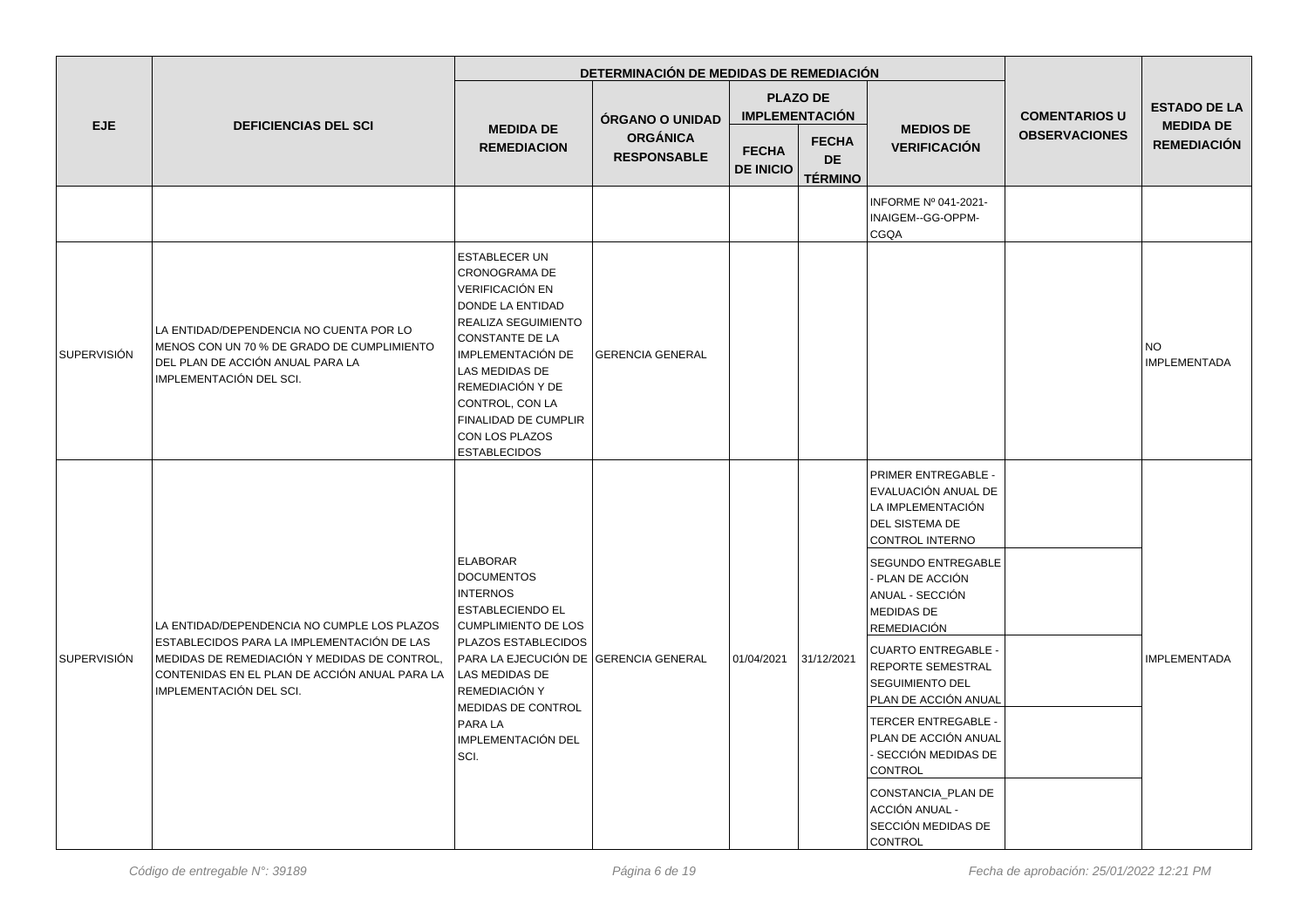|                              |                                                                                                                                                                            |                                                                                                                                                                                                                                                                                                       | DETERMINACIÓN DE MEDIDAS DE REMEDIACIÓN |                                  |                                             |                                                                                                                            |                      |                                                               |
|------------------------------|----------------------------------------------------------------------------------------------------------------------------------------------------------------------------|-------------------------------------------------------------------------------------------------------------------------------------------------------------------------------------------------------------------------------------------------------------------------------------------------------|-----------------------------------------|----------------------------------|---------------------------------------------|----------------------------------------------------------------------------------------------------------------------------|----------------------|---------------------------------------------------------------|
|                              |                                                                                                                                                                            |                                                                                                                                                                                                                                                                                                       | ÓRGANO O UNIDAD                         |                                  | <b>PLAZO DE</b><br><b>IMPLEMENTACIÓN</b>    |                                                                                                                            | <b>COMENTARIOS U</b> | <b>ESTADO DE LA</b><br><b>MEDIDA DE</b><br><b>REMEDIACIÓN</b> |
| <b>EJE</b>                   | <b>DEFICIENCIAS DEL SCI</b>                                                                                                                                                | <b>MEDIDA DE</b><br><b>REMEDIACION</b>                                                                                                                                                                                                                                                                | <b>ORGÁNICA</b><br><b>RESPONSABLE</b>   | <b>FECHA</b><br><b>DE INICIO</b> | <b>FECHA</b><br><b>DE</b><br><b>TÉRMINO</b> | <b>MEDIOS DE</b><br><b>VERIFICACIÓN</b>                                                                                    | <b>OBSERVACIONES</b> |                                                               |
|                              |                                                                                                                                                                            |                                                                                                                                                                                                                                                                                                       |                                         |                                  |                                             | CONSTANCIA_PLAN DE<br>ACCIÓN ANUAL -<br>SECCIÓN MEDIDAS DE<br><b>REMEDIACIÓN</b>                                           |                      |                                                               |
|                              |                                                                                                                                                                            |                                                                                                                                                                                                                                                                                                       |                                         |                                  |                                             | CONSTANCIA_EVALUACI<br>ÓN ANUAL DE LA<br>IMPLEMENTACIÓN DEL<br>SISTEMA DE CONTROL<br><b>INTERNO</b>                        |                      |                                                               |
|                              |                                                                                                                                                                            |                                                                                                                                                                                                                                                                                                       |                                         |                                  |                                             | <b>QUINTO ENTREGABLE -</b><br>REPORTE DE<br>EVALUACIÓN DE LA<br>IMPLEMENTACIÓN DEL<br>SISTEMA DE CONTROL<br><b>INTERNO</b> |                      |                                                               |
|                              |                                                                                                                                                                            |                                                                                                                                                                                                                                                                                                       |                                         |                                  |                                             | SE REMITE INFORME Nº<br>044-2021-INAIGEM--GG-<br>OPPM-CGQA                                                                 |                      |                                                               |
|                              |                                                                                                                                                                            |                                                                                                                                                                                                                                                                                                       |                                         |                                  |                                             | CONSTANCIA_EVALUACI<br>ÓN SEMESTRAL DE LA<br>IMPLEMENTACIÓN DEL<br>SCI                                                     |                      |                                                               |
|                              |                                                                                                                                                                            |                                                                                                                                                                                                                                                                                                       |                                         |                                  |                                             | CONSTANCIA_SEGUIMIE<br>NTO DEL PLAN DE<br>ACCIÓN ANUAL                                                                     |                      |                                                               |
| GESTIÓN DE<br><b>RIESGOS</b> | LA ENTIDAD/DEPENDENCIA NO HA DETERMINADO LOS<br>ÓRGANOS O UNIDADES ORGÁNICAS RESPONSABLES<br>DE LA EJECUCIÓN DE LAS MEDIDAS DE CONTROL<br>CONTENIDAS EN EL PLAN DE ACCIÓN. | CONFORME A LAS<br><b>FUNCIONES DE LOS</b><br>ÓRGANOS O UNIDADES<br>ORGÁNICAS<br><b>ESTABLECIDAS EN EL</b><br><b>REGLAMENTO DE</b><br>ORGANIZACIÓN Y<br>FUNCIONES, SE DEBE<br>DETERMINAR A LOS<br>RESPONSABLES DE LA<br>EJECUCIÓN DE LAS<br>MEDIDAS DE CONTROL<br>CONTENIDAS EN EL<br>PLAN DE ACCIÓN." | <b>GERENCIA GENERAL</b>                 |                                  |                                             |                                                                                                                            |                      | <b>NO</b><br><b>IMPLEMENTADA</b>                              |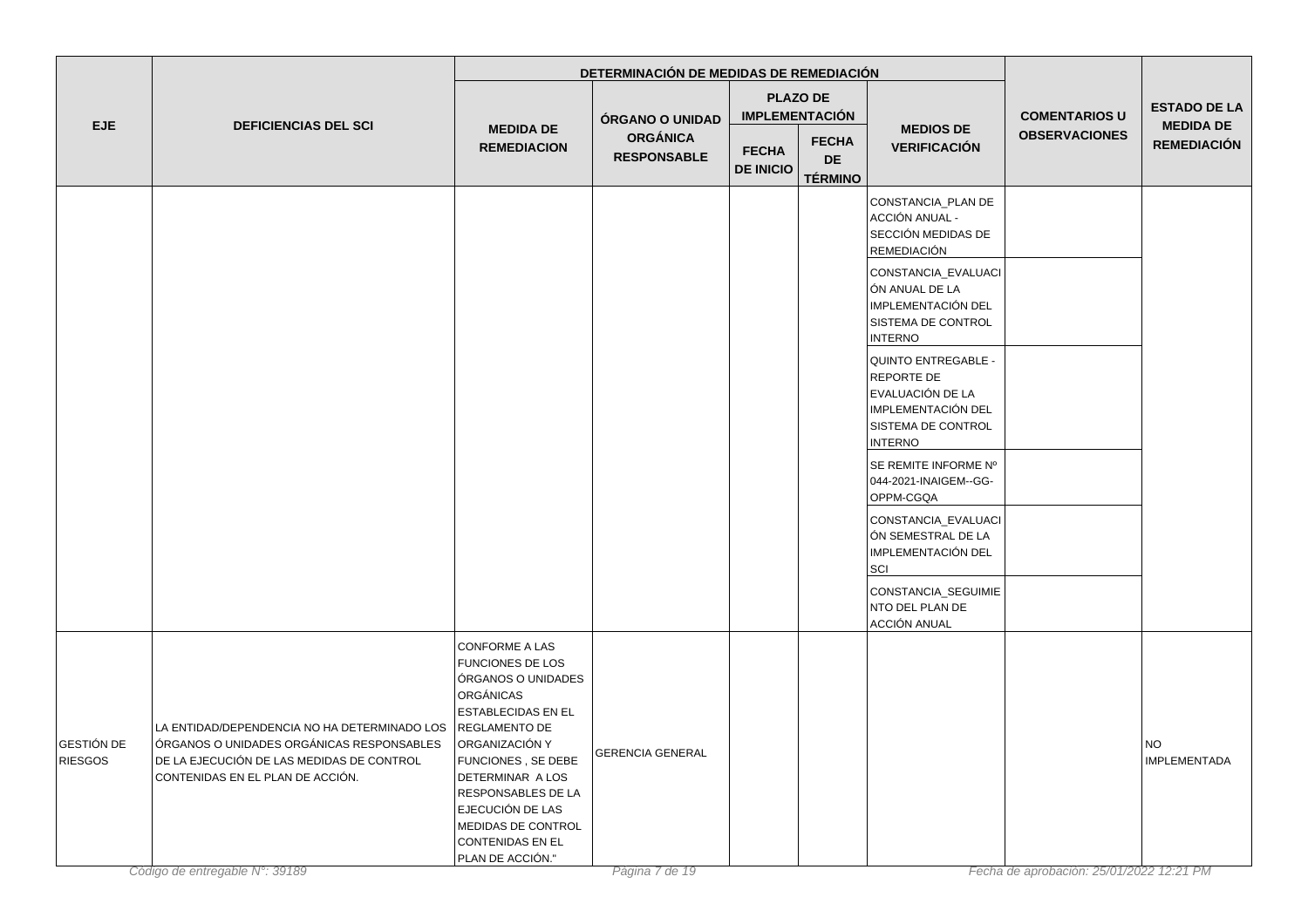|                                               |                                                                                                                                                                                                                                                                                                              |                                                                                                                                                                                                                                                                                                          | DETERMINACIÓN DE MEDIDAS DE REMEDIACIÓN |                                  |                                             |                                                                                                                                                                                                                                                      |                      |                                                                                                   |
|-----------------------------------------------|--------------------------------------------------------------------------------------------------------------------------------------------------------------------------------------------------------------------------------------------------------------------------------------------------------------|----------------------------------------------------------------------------------------------------------------------------------------------------------------------------------------------------------------------------------------------------------------------------------------------------------|-----------------------------------------|----------------------------------|---------------------------------------------|------------------------------------------------------------------------------------------------------------------------------------------------------------------------------------------------------------------------------------------------------|----------------------|---------------------------------------------------------------------------------------------------|
|                                               |                                                                                                                                                                                                                                                                                                              |                                                                                                                                                                                                                                                                                                          | <b>ÓRGANO O UNIDAD</b>                  |                                  | <b>PLAZO DE</b><br><b>IMPLEMENTACIÓN</b>    |                                                                                                                                                                                                                                                      | <b>COMENTARIOS U</b> | <b>ESTADO DE LA</b><br><b>MEDIDA DE</b><br><b>REMEDIACIÓN</b><br><b>NO</b><br><b>IMPLEMENTADA</b> |
| <b>EJE</b>                                    | <b>DEFICIENCIAS DEL SCI</b>                                                                                                                                                                                                                                                                                  | <b>MEDIDA DE</b><br><b>REMEDIACION</b>                                                                                                                                                                                                                                                                   | <b>ORGÁNICA</b><br><b>RESPONSABLE</b>   | <b>FECHA</b><br><b>DE INICIO</b> | <b>FECHA</b><br><b>DE</b><br><b>TÉRMINO</b> | <b>MEDIOS DE</b><br><b>VERIFICACIÓN</b>                                                                                                                                                                                                              | <b>OBSERVACIONES</b> |                                                                                                   |
| <b>CULTURA</b><br>ORGANIZACION<br>AL.         | LA ENTIDAD/DEPENDENCIA NO HA DIFUNDIDO ENTRE<br>SUS COLABORADORES LA INFORMACIÓN DEL<br>CUMPLIMIENTO DE SUS OBJETIVOS, METAS O<br>RESULTADOS, A TRAVÉS DE LOS CANALES DE<br>COMUNICACIÓN E INFORMACIÓN QUE DISPONE<br>(CORREO ELECTRÓNICO, INTRANET, PERIÓDICO<br>MURAL, DOCUMENTOS OFICIALES, ENTRE OTROS). | <b>SEGUIMIENTO</b><br>MENSUAL DE LOS<br>AVANCES DE LA<br><b>IMPLEMENTACION DE</b><br>LAS MEDIDAS DE<br><b>REMEDIACION Y</b><br>CONTROL.                                                                                                                                                                  | <b>COMUNICACIONES</b>                   | 01/03/2021                       | 30/12/2021                                  | INFORME Nº 052-2021-<br>INAIGEM--GG-OPPM-<br>CGQA                                                                                                                                                                                                    |                      | <b>IMPLEMENTADA</b>                                                                               |
| l SUPERVISIÓN                                 | LA ENTIDAD/DEPENDENCIA NO HA LOGRADO<br>IMPLEMENTAR LOS 3 EJES DEL SCI PARA EL<br>PRESENTE AÑO, TOMANDO EN CUENTA TODOS LOS<br>PRODUCTOS QUE HAN SIDO PRIORIZADOS.                                                                                                                                           | <b>ESTABLECER</b><br><b>MECANISMOS</b><br><b>INTERNOS CON LA</b><br>FINALIDAD QUE LA<br><b>ENTIDAD IMPLEMENTE</b><br><b>LOS DIFERENTES</b><br><b>ENTREGABLES DE</b><br>ACUERDO A LO<br>ESTABLECIDO EN LA<br><b>NORMATIVA</b><br>RELACIONADA A LA<br>IMPLEMENTACIÓN DEL<br>SISTEMA DE CONTROL<br>INTERNO" | <b>GERENCIA GENERAL</b>                 |                                  |                                             |                                                                                                                                                                                                                                                      |                      | IMPLEMENTADA                                                                                      |
| <b>CULTURA</b><br><b>ORGANIZACION</b><br>ALL. | LA ENTIDAD/DEPENDENCIA NO HA REALIZADO AL<br>MENOS UNA CHARLA DE SENSIBILIZACIÓN, DIRIGIDO A CHARLAS DE<br>SUS FUNCIONARIOS Y SERVIDORES, SOBRE ÉTICA,<br>INTEGRIDAD Y SU IMPORTANCIA EN LA FUNCIÓN<br>PÚBLICA, EN EL PRESENTE AÑO.                                                                          | <b>SE PROGRAMARA</b><br>SENSIBILIZACION PARA RECURSOS HUMANOS<br>EL 2DO Y 3ER TRIMESTE<br>DEL AÑO.                                                                                                                                                                                                       |                                         | 01/05/2021                       | 30/09/2021                                  | INFORME Nº 058-2021-<br>INAIGEM--GG-OPPM-<br>CGQA<br>LISTA DE<br><b>PARTICIPANTES</b><br><b>INAIGEM-</b><br><b>CONFERENCIA DE</b><br>ÉTICA<br>INFORME Nº 038-2021-<br>INAIGEM--GG-OPPM-<br>CGQA<br>INFORME Nº 047-2021-<br>INAIGEM--GG-OPPM-<br>CGQA |                      |                                                                                                   |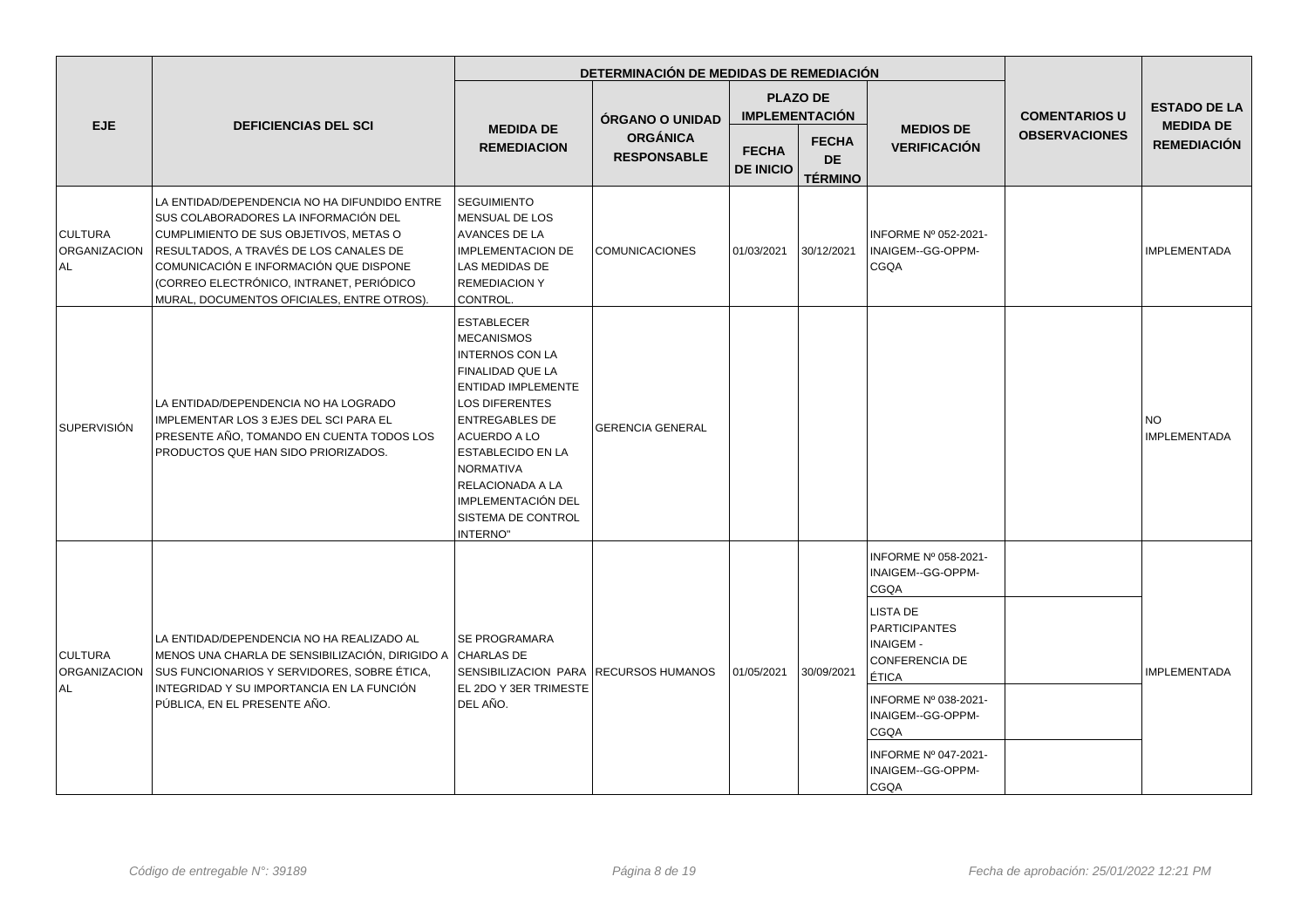|                                             |                                                                                                                                          |                                                                                                                                                        | DETERMINACIÓN DE MEDIDAS DE REMEDIACIÓN |                                  |                                                          |                                                                                                           |                                                                                                            |                                                               |
|---------------------------------------------|------------------------------------------------------------------------------------------------------------------------------------------|--------------------------------------------------------------------------------------------------------------------------------------------------------|-----------------------------------------|----------------------------------|----------------------------------------------------------|-----------------------------------------------------------------------------------------------------------|------------------------------------------------------------------------------------------------------------|---------------------------------------------------------------|
| <b>EJE</b>                                  | <b>DEFICIENCIAS DEL SCI</b>                                                                                                              | <b>MEDIDA DE</b>                                                                                                                                       | ÓRGANO O UNIDAD<br><b>ORGÁNICA</b>      |                                  | <b>PLAZO DE</b><br><b>IMPLEMENTACIÓN</b><br><b>FECHA</b> | <b>MEDIOS DE</b>                                                                                          | <b>COMENTARIOS U</b><br><b>OBSERVACIONES</b>                                                               | <b>ESTADO DE LA</b><br><b>MEDIDA DE</b><br><b>REMEDIACIÓN</b> |
|                                             |                                                                                                                                          | <b>REMEDIACION</b>                                                                                                                                     | <b>RESPONSABLE</b>                      | <b>FECHA</b><br><b>DE INICIO</b> | <b>DE</b><br><b>TÉRMINO</b>                              | <b>VERIFICACIÓN</b>                                                                                       |                                                                                                            |                                                               |
|                                             | LA ENTIDAD/DEPENDENCIA NO HA TOMADO EN                                                                                                   | DISPONER QUE EN LA<br><b>IDENTIFICACIÓN DE</b><br><b>RIESGOS QUE VAN</b><br><b>HACER REDUCIDOS</b>                                                     |                                         |                                  |                                                          | CONSTANCIA_PLAN DE<br>ACCIÓN ANUAL -<br>SECCIÓN MEDIDAS DE<br>CONTROL                                     |                                                                                                            |                                                               |
| <b>GESTIÓN DE</b><br><b>RIESGOS</b>         | CUENTA LOS CRITERIOS DE TOLERANCIA<br>ESTABLECIDOS EN LA PRESENTE DIRECTIVA, PARA<br>IDENTIFICAR LOS RIESGOS QUE VAN A SER               | MEDIANTE MEDIDAS DE<br>CONTROL SE TOMEN EN<br><b>CUENTA LOS</b>                                                                                        | <b>GERENCIA GENERAL</b>                 | 01/03/2021                       | 30/12/2021                                               | INFORME Nº 049-2021-<br>INAIGEM--GG-OPPM-<br>CGQA                                                         |                                                                                                            | <b>IMPLEMENTADA</b>                                           |
|                                             | REDUCIDOS MEDIANTE MEDIDAS DE CONTROL.                                                                                                   | <b>CRITERIOS DE</b><br><b>TOLERANCIA</b><br><b>ESTABLECIDOS EN LA</b><br>PRESENTE DIRECTIVA<br>DE CONTRALORÍA.                                         |                                         |                                  |                                                          | <b>TERCER ENTREGABLE -</b><br>PLAN DE ACCIÓN ANUAL<br>- SECCIÓN MEDIDAS DE<br><b>CONTROL</b>              |                                                                                                            |                                                               |
|                                             |                                                                                                                                          |                                                                                                                                                        |                                         |                                  |                                                          | INAIGEM-OBJETIVOS DE<br>LA IMPLEMENTACIÓN<br>DEL SISTEMA DE<br>CONTROL INTERNO-<br>SLIDE2                 |                                                                                                            |                                                               |
|                                             |                                                                                                                                          |                                                                                                                                                        |                                         |                                  |                                                          | INAIGEM-QUÉ ES EL<br>SISTEMA DE CONTROL<br>INTERNO (SCI)-SLIDE1                                           |                                                                                                            |                                                               |
| <b>CULTURA</b><br><b>ORGANIZACION</b><br>AL | LA ENTIDAD/DEPENDENCIA NO INFORMA, DE FORMA<br>TRIMESTRAL, A LOS FUNCIONARIOS Y SERVIDORES<br>SOBRE LA IMPORTANCIA DE CONTAR CON UN SCI. | REALIZAR ACCIONES DE<br>Í DIFUSIÓN TRIMESTRAL<br>DEL PLAN."<br><b>ELABORAR UNA</b><br><b>INFORME FINAL DE LA</b><br>EJECUCIÓN DEL PLAN<br>DE DIFUSIÓN" | <b>GERENCIA GENERAL</b>                 | 01/05/2021                       | 30/12/2021                                               | <b>CORREO DE INSTITUTO</b><br>NACIONAL DE INVESTI<br>Y PUBLICACIÓN EN LA<br>PLATAFORMA GOB 27-<br>12-2021 |                                                                                                            | <b>IMPLEMENTADA</b>                                           |
|                                             |                                                                                                                                          |                                                                                                                                                        |                                         |                                  |                                                          | INFORME Nº 053-2021-<br>INAIGEM--GG-OPPM-<br><b>CGQA</b>                                                  |                                                                                                            |                                                               |
|                                             |                                                                                                                                          |                                                                                                                                                        |                                         |                                  |                                                          |                                                                                                           | CORREO DE INSTITUTO<br>NACIONAL DE<br><b>INVESTITEMA DE</b><br>CONTROL INTERNO EN<br>LA ENTIDAD 07-10-2021 |                                                               |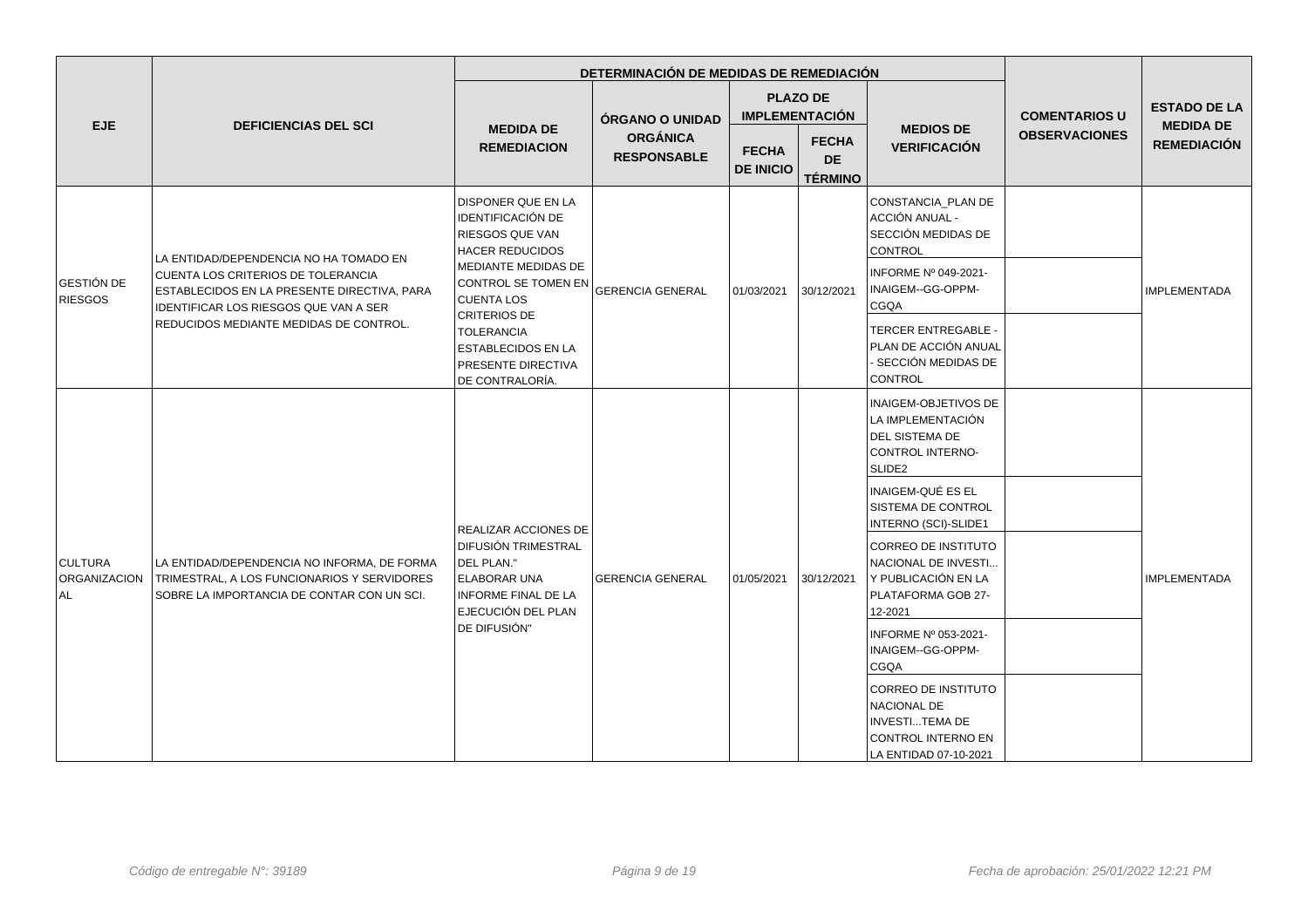|                                      |                                                                                                                                                                                                                                                                                                      |                                                                                                                                                                                        |                                       | DETERMINACIÓN DE MEDIDAS DE REMEDIACIÓN  |                                                   |                                                                                                                        |                                                                                                         |                                         |  |
|--------------------------------------|------------------------------------------------------------------------------------------------------------------------------------------------------------------------------------------------------------------------------------------------------------------------------------------------------|----------------------------------------------------------------------------------------------------------------------------------------------------------------------------------------|---------------------------------------|------------------------------------------|---------------------------------------------------|------------------------------------------------------------------------------------------------------------------------|---------------------------------------------------------------------------------------------------------|-----------------------------------------|--|
| EJE                                  | <b>DEFICIENCIAS DEL SCI</b>                                                                                                                                                                                                                                                                          |                                                                                                                                                                                        | <b>ÓRGANO O UNIDAD</b>                | <b>PLAZO DE</b><br><b>IMPLEMENTACIÓN</b> |                                                   |                                                                                                                        | <b>COMENTARIOS U</b>                                                                                    | <b>ESTADO DE LA</b><br><b>MEDIDA DE</b> |  |
|                                      |                                                                                                                                                                                                                                                                                                      | <b>MEDIDA DE</b><br><b>REMEDIACION</b>                                                                                                                                                 | <b>ORGÁNICA</b><br><b>RESPONSABLE</b> | <b>FECHA</b><br><b>DE INICIO</b>         | <b>FECHA</b><br><b>DE</b><br><b>TÉRMINO</b>       | <b>MEDIOS DE</b><br><b>VERIFICACIÓN</b>                                                                                | <b>OBSERVACIONES</b>                                                                                    | <b>REMEDIACIÓN</b>                      |  |
| <b>CULTURA</b><br>ORGANIZACION<br>AL | LA ENTIDAD/DEPENDENCIA NO OTORGA<br>RECONOCIMIENTOS, MEDIANTE CARTA, MEMORANDO<br>U OTRAS COMUNICACIONES FORMALES, A LOS<br>RESPONSABLES DE LA IMPLEMENTACIÓN DE MEDIDAS CON LA<br>DE REMEDIACIÓN Y MEDIDAS DE CONTROL, CUANDO<br>ESTAS SON CUMPLIDAS EN SU TOTALIDAD EN LOS<br>PLAZOS ESTABLECIDOS. | <b>SE EMITIRAN</b><br><b>RECONOCIMIENTOS</b><br>UNA VEZ SE CUMPLAN<br><b>IMPLEMENTACION DE</b><br>LAS MEDIDAS DE<br>REMEDIACION.                                                       | <b>RECURSOS HUMANOS</b>               |                                          |                                                   |                                                                                                                        |                                                                                                         | <b>NO</b><br><b>IMPLEMENTADA</b>        |  |
| <b>CULTURA</b>                       |                                                                                                                                                                                                                                                                                                      |                                                                                                                                                                                        |                                       |                                          |                                                   |                                                                                                                        | CRONOGRAMA DE<br>IMPLEMENTACIÓN DEL<br><b>SUBSISTEMA DE</b><br><b>GESTIÓN DEL</b><br><b>RENDIMIENTO</b> |                                         |  |
|                                      | LA ENTIDAD/DEPENDENCIA NO REALIZA LA                                                                                                                                                                                                                                                                 | PARA EL AÑO 2021 SE<br>LLEVARÁ A CABO EL<br><b>SUBSISTEMA DE</b><br><b>GESTIÓN DE</b><br>RENDIMIENTO, QUE<br>CONSISTE EN LA<br>EVALUACIÓN DE TODOS<br>LOS SERVIDORES DE LA<br>ENTIDAD. |                                       | 01/06/2021<br>30/12/2021                 |                                                   | <b>MATRIZ DE</b><br>PARTICIPANTES CICLO<br>2021 - 2022 DEL<br>SUBISTEMA DE<br><b>GESTIÓN DEL</b><br><b>RENDIMIENTO</b> |                                                                                                         | <b>IMPLEMENTADA</b>                     |  |
| ORGANIZACION<br>l AL                 | EVALUACIÓN ANUAL DEL DESEMPEÑO DE SUS<br><b>FUNCIONARIOS.</b>                                                                                                                                                                                                                                        |                                                                                                                                                                                        | <b>RECURSOS HUMANOS</b>               |                                          |                                                   | RESOLUCIÓN DE<br><b>GERENCIA GENERAL N°</b><br>022-2021-INAIGEM/GG                                                     |                                                                                                         |                                         |  |
|                                      |                                                                                                                                                                                                                                                                                                      |                                                                                                                                                                                        |                                       |                                          | INFORME Nº 075-2021-<br>INAIGEM--GG-OPPM-<br>CGQA |                                                                                                                        |                                                                                                         |                                         |  |
|                                      |                                                                                                                                                                                                                                                                                                      |                                                                                                                                                                                        |                                       |                                          |                                                   | PLAN DE<br>IMPLEMENTACIÓN DE<br>GESTIÓN DE<br>RENDIMIENTO CICLO<br>2021 ¿ 2022                                         |                                                                                                         |                                         |  |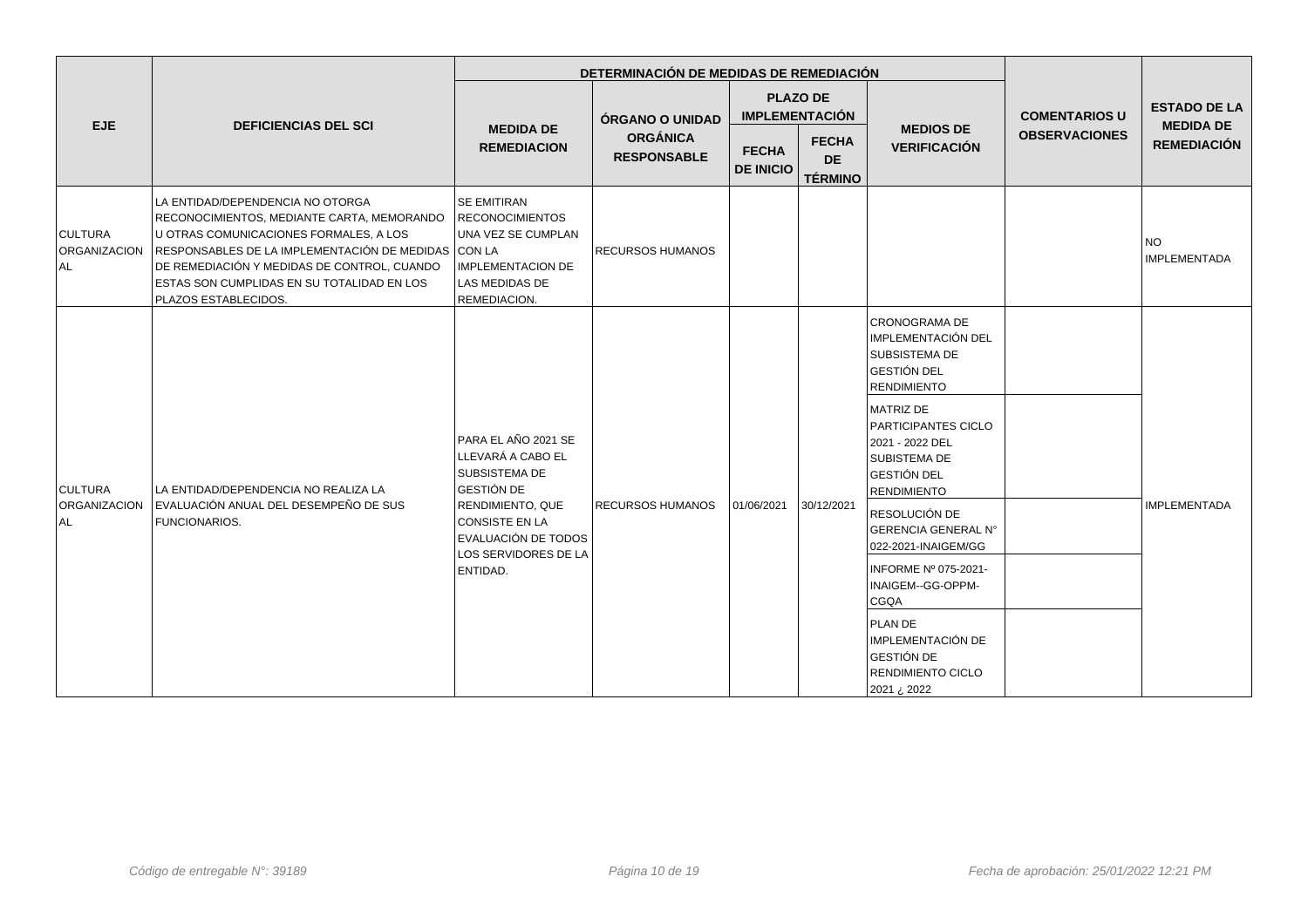|                                        |                                                                                                                                                                                                                                                                 |                                                                                                                                                                                                             | DETERMINACIÓN DE MEDIDAS DE REMEDIACIÓN |                                  |                                             |                                                                                                                                                                                                                                                                                   |                                                                                                                             |                                         |
|----------------------------------------|-----------------------------------------------------------------------------------------------------------------------------------------------------------------------------------------------------------------------------------------------------------------|-------------------------------------------------------------------------------------------------------------------------------------------------------------------------------------------------------------|-----------------------------------------|----------------------------------|---------------------------------------------|-----------------------------------------------------------------------------------------------------------------------------------------------------------------------------------------------------------------------------------------------------------------------------------|-----------------------------------------------------------------------------------------------------------------------------|-----------------------------------------|
| <b>EJE</b>                             | <b>DEFICIENCIAS DEL SCI</b>                                                                                                                                                                                                                                     |                                                                                                                                                                                                             | ÓRGANO O UNIDAD                         |                                  | <b>PLAZO DE</b><br><b>IMPLEMENTACIÓN</b>    |                                                                                                                                                                                                                                                                                   | <b>COMENTARIOS U</b>                                                                                                        | <b>ESTADO DE LA</b><br><b>MEDIDA DE</b> |
|                                        |                                                                                                                                                                                                                                                                 | <b>MEDIDA DE</b><br><b>REMEDIACION</b>                                                                                                                                                                      | <b>ORGÁNICA</b><br><b>RESPONSABLE</b>   | <b>FECHA</b><br><b>DE INICIO</b> | <b>FECHA</b><br><b>DE</b><br><b>TÉRMINO</b> | <b>MEDIOS DE</b><br><b>VERIFICACIÓN</b>                                                                                                                                                                                                                                           | <b>OBSERVACIONES</b>                                                                                                        | <b>REMEDIACIÓN</b>                      |
| <b>CULTURA</b><br>ORGANIZACION<br>l AL | LA ENTIDAD/DEPENDENCIA NO REGISTRA EL AVANCE<br>FÍSICO DE LAS OBRAS PÚBLICAS QUE SE<br>ENCUENTRAN BAJO SU EJECUCIÓN, DE FORMA<br>MENSUAL, EN EL APLICATIVO INFOBRAS.                                                                                            | NO EXISTE MEDIDAS DE<br><b>REMEDIACION EN ESTE</b><br>CASO AL NO APLICAR.<br>LA ENTIDAD NO CUNTA<br><b>CON OBRAS PUBLICAS</b>                                                                               | <b>NINGUNA</b>                          | 31/03/2021                       | 31/03/2021                                  | LA ENTIDAD REGISTRÓ<br>EN EL REPORTE DE<br><b>ENTREGABLE PLAN DE</b><br>ACCIÓN ANUAL -<br>SECCIÓN MEDIDAS DE<br>REMEDIACIÓN QUE NO<br>SE CUENTA CON<br><b>MEDIDAS DE</b><br><b>REMEDIACION EN ESTE</b><br>PUNTO EN VISTA QUE<br>LA ENTIDAD NO CUENTA<br><b>CON OBRAS PUBLICAS</b> | SE ADJUNTA EL<br>REPORTE DE<br>ENTREGABLE PLAN DE<br>ACCIÓN ANUAL -<br>SECCIÓN MEDIDAS DE<br>REMEDIACIÓN (VER<br>PÁGINA 07) | NO APLICABLE                            |
| <b>CULTURA</b><br>ORGANIZACION<br>AL.  | LA ENTIDAD/DEPENDENCIA NO UTILIZA INDICADORES<br>DE DESEMPEÑO PARA MEDIR EL LOGRO DE SUS<br>OBJETIVOS, METAS O RESULTADOS.                                                                                                                                      | ELABORACIÓN DEL<br><b>INFORME DE</b><br>EVALUACIÓN DE<br>RESULTADOS DEL PLAN<br><b>ESTRATÉGICO</b><br>INSTITUCIONAL."<br>USO DE INDICADORES<br>PARA MEDIR EL LOGRO<br>DE OBJETIVOS, METAS<br>O RESULTADOS." | <b>GERENCIA GENERAL/</b><br><b>OPPM</b> | 01/02/2021                       | 30/12/2021                                  | INFORME Nº 043-2021-<br>INAIGEM--GG-OPPM-<br><b>CGQA</b><br>MATRIZ DEL PEI Y FICHA<br><b>TÉCNICA DEL</b><br><b>INDICADOR</b>                                                                                                                                                      |                                                                                                                             | <b>IMPLEMENTADA</b>                     |
| <b>CULTURA</b><br>ORGANIZACION<br>ALL. | LOS FUNCIONARIOS Y SERVIDORES QUE FORMAN<br>PARTE DEL ÓRGANO O UNIDAD ORGÁNICA<br>RESPONSABLE DE IMPLEMENTAR EL SCI EN LA<br>ENTIDAD/DEPENDENCIA, NO HAN RECIBIDO, COMO<br>MÍNIMO, UN CURSO DE CAPACITACIÓN EN CONTROL<br>INTERNO DURANTE LOS DOS ÚLTIMOS AÑOS. | LOS CURSOS DE<br><b>CAPACITACION EN</b><br>CONTROL INTERNO<br><b>SERAN PROGRAMADOS</b><br>EN LA 2DA Y 3ER<br>TRIMESTRE DEL AÑO                                                                              | <b>RECURSOS HUMANOS</b>                 | 01/05/2021                       | 30/09/2021                                  | CORREO ELECTRÓNICO                                                                                                                                                                                                                                                                |                                                                                                                             | <b>NO</b><br><b>IMPLEMENTADA</b>        |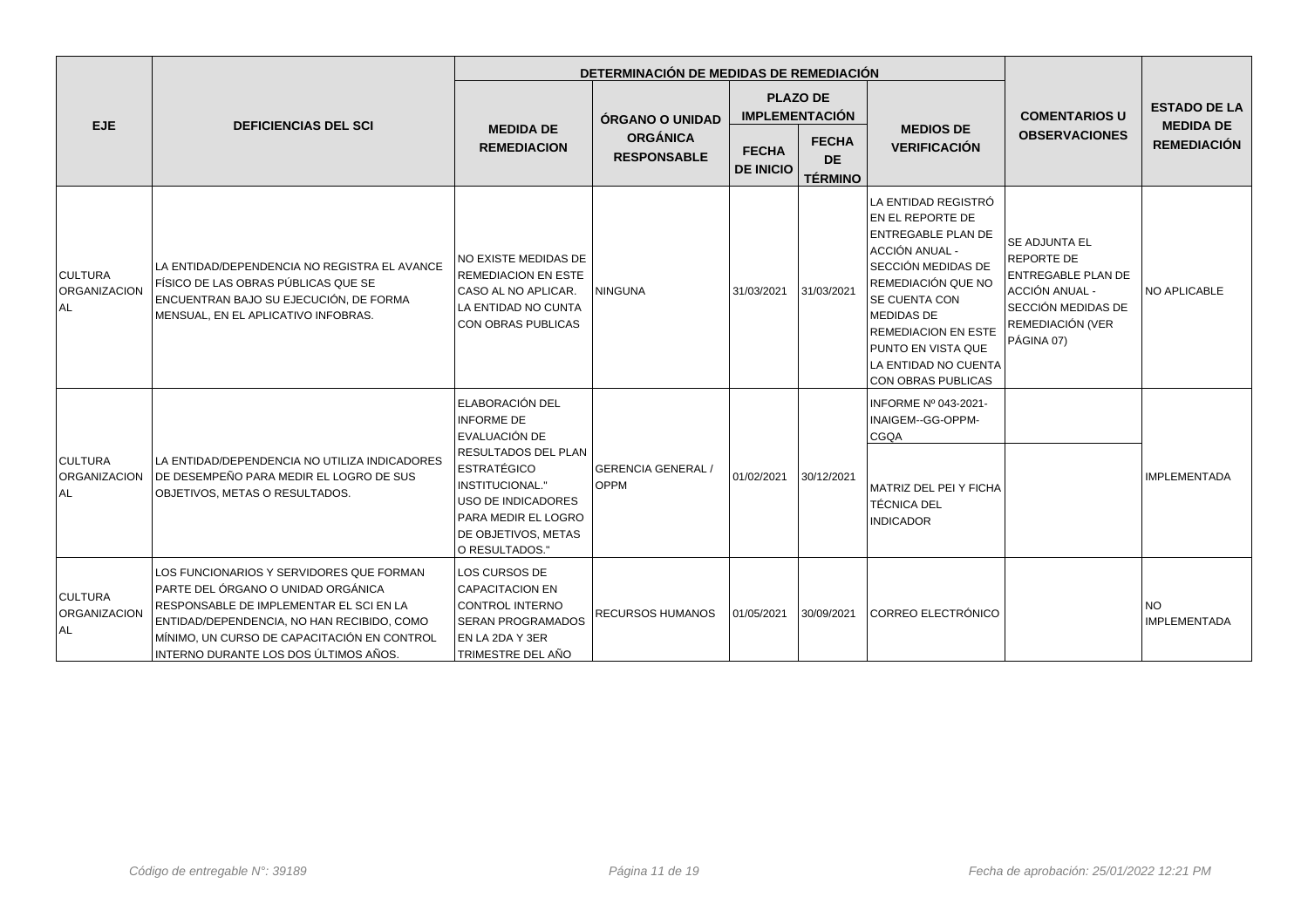|                                              |                                                                                                                                                                                                                                                  |                                                                                                                                                                                                                                                                                          | DETERMINACIÓN DE MEDIDAS DE REMEDIACIÓN |                                          |                                             |                     |                                              |                                         |
|----------------------------------------------|--------------------------------------------------------------------------------------------------------------------------------------------------------------------------------------------------------------------------------------------------|------------------------------------------------------------------------------------------------------------------------------------------------------------------------------------------------------------------------------------------------------------------------------------------|-----------------------------------------|------------------------------------------|---------------------------------------------|---------------------|----------------------------------------------|-----------------------------------------|
| <b>EJE</b>                                   | <b>DEFICIENCIAS DEL SCI</b>                                                                                                                                                                                                                      | <b>MEDIDA DE</b>                                                                                                                                                                                                                                                                         | ÓRGANO O UNIDAD                         | <b>PLAZO DE</b><br><b>IMPLEMENTACIÓN</b> |                                             | <b>MEDIOS DE</b>    | <b>COMENTARIOS U</b><br><b>OBSERVACIONES</b> | <b>ESTADO DE LA</b><br><b>MEDIDA DE</b> |
|                                              |                                                                                                                                                                                                                                                  | <b>REMEDIACION</b>                                                                                                                                                                                                                                                                       | <b>ORGÁNICA</b><br><b>RESPONSABLE</b>   | <b>FECHA</b><br><b>DE INICIO</b>         | <b>FECHA</b><br><b>DE</b><br><b>TÉRMINO</b> | <b>VERIFICACIÓN</b> |                                              | <b>REMEDIACIÓN</b>                      |
| <b>CULTURA</b><br><b>ORGANIZACION</b><br>AL. | LOS ÓRGANOS O UNIDADES ORGÁNICAS<br>RESPONSABLES DE LA EJECUCIÓN DE LAS MEDIDAS<br>DE REMEDIACIÓN Y MEDIDAS DE CONTROL NO<br>REPORTAN MENSUALMENTE SUS AVANCES AL<br>LÓRGANO O UNIDAD ORGÁNICA RESPONSABLE DE LA<br>IMPLEMENTACIÓN DEL SCI       | ELABORACION DE UN<br>DOCUMENTO INTERNO<br>SOLICITANDO A LAS<br>UNIDADES ORGÁNICAS<br>LA PRESENTACIÓN<br><b>IMENSUAL DE LOS</b><br><b>AVANCES DE LAS</b><br><b>MEDIDAS DE</b><br><b>IREMEDIACIÓN Y</b><br>CONTROL QUE SE<br><b>ENCUENTREN EN</b><br><b>PROCESO DE</b><br>IMPLEMENTACIÓN." | <b>GERENCIA GENERAL</b>                 |                                          |                                             |                     |                                              | <b>NO</b><br><b>IMPLEMENTADA</b>        |
| GESTIÓN DE<br><b>RIESGOS</b>                 | LOS PRODUCTOS PRIORIZADOS EN EL CONTROL<br>INTERNO NO SON LOS QUE CONTRIBUYEN, EN MAYOR<br>MEDIDA, CON EL LOGRO DE LOS OBJETIVOS<br>ESTRATÉGICOS INSTITUCIONALES DE TIPO I (DEL PEI)<br>O RESULTADOS ESPECÍFICOS (DEL PROGRAMA<br>PRESUPUESTAL). | <b>IDESARROLLO DE</b><br><b>PROCESOS DE</b><br><b>CONTROL INTERNO</b><br><b>PARA LOS PRODUCTOS</b><br><b>PRIORIZADOS</b>                                                                                                                                                                 | <b>OPPM</b>                             |                                          |                                             |                     |                                              | <b>NO</b><br><b>IMPLEMENTADA</b>        |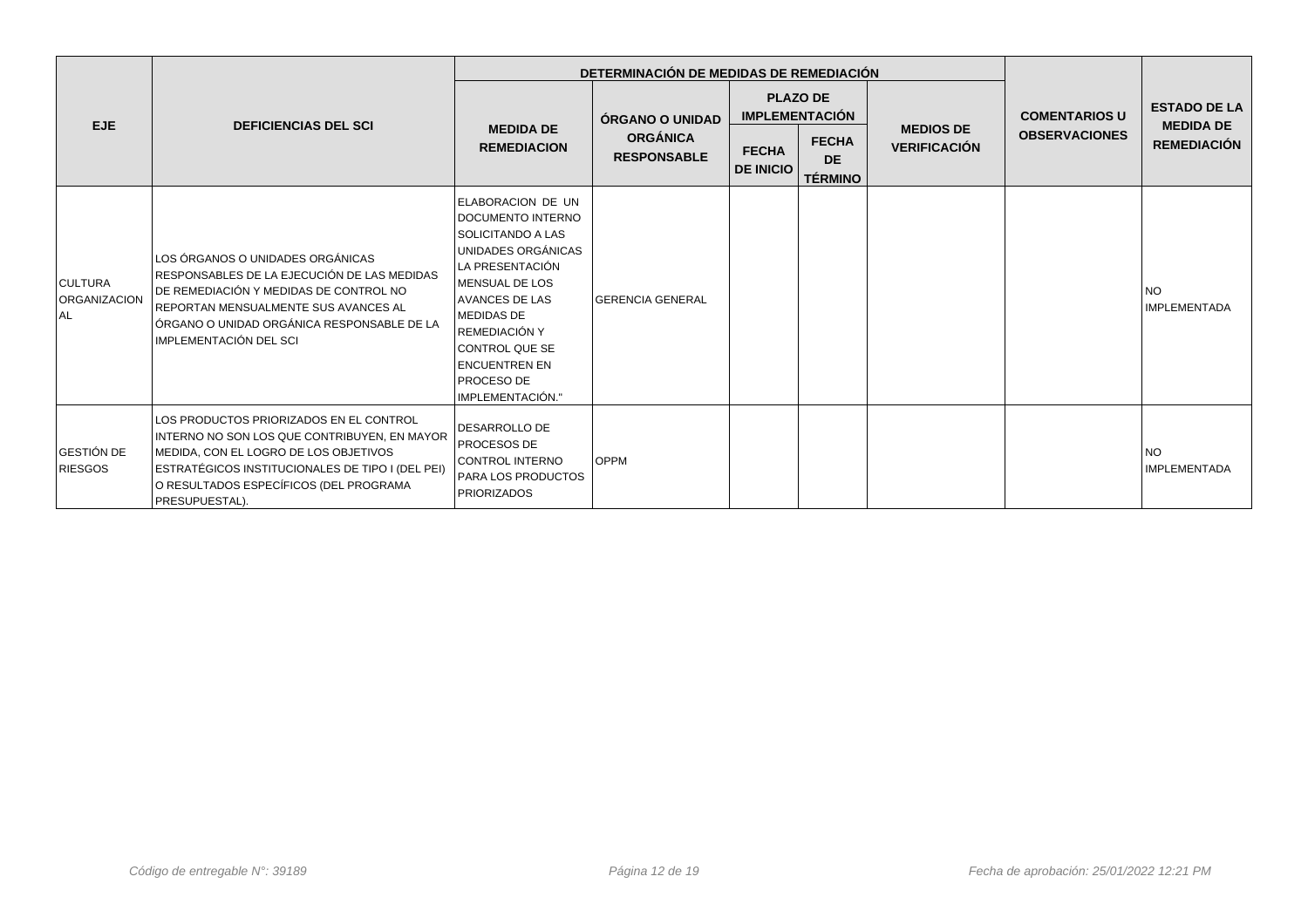|                                       |                                                                                                                                                                                                                   |                                                                                                                                                                                                                                                                                                                                                                                                                                                                                                                                                                                                                                                                                | DETERMINACIÓN DE MEDIDAS DE REMEDIACIÓN |                                          |                                             |                                         |                      |                                         |
|---------------------------------------|-------------------------------------------------------------------------------------------------------------------------------------------------------------------------------------------------------------------|--------------------------------------------------------------------------------------------------------------------------------------------------------------------------------------------------------------------------------------------------------------------------------------------------------------------------------------------------------------------------------------------------------------------------------------------------------------------------------------------------------------------------------------------------------------------------------------------------------------------------------------------------------------------------------|-----------------------------------------|------------------------------------------|---------------------------------------------|-----------------------------------------|----------------------|-----------------------------------------|
| <b>EJE</b>                            | <b>DEFICIENCIAS DEL SCI</b>                                                                                                                                                                                       | <b>MEDIDA DE</b><br><b>REMEDIACION</b>                                                                                                                                                                                                                                                                                                                                                                                                                                                                                                                                                                                                                                         | ÓRGANO O UNIDAD                         | <b>PLAZO DE</b><br><b>IMPLEMENTACIÓN</b> |                                             |                                         | <b>COMENTARIOS U</b> | <b>ESTADO DE LA</b><br><b>MEDIDA DE</b> |
|                                       |                                                                                                                                                                                                                   |                                                                                                                                                                                                                                                                                                                                                                                                                                                                                                                                                                                                                                                                                | <b>ORGÁNICA</b><br><b>RESPONSABLE</b>   | <b>FECHA</b><br><b>DE INICIO</b>         | <b>FECHA</b><br><b>DE</b><br><b>TÉRMINO</b> | <b>MEDIOS DE</b><br><b>VERIFICACIÓN</b> | <b>OBSERVACIONES</b> | <b>REMEDIACIÓN</b>                      |
| <b>CULTURA</b><br>ORGANIZACION<br>∣AL | NO SE COMUNICA FORMALMENTE LA INFORMACIÓN<br>DEL PLAN DE ACCIÓN ANUAL PARA LA<br>IMPLEMENTACIÓN DEL SCI, SEGÚN CORRESPONDA, A<br>LOS ÓRGANOS O UNIDADES ORGÁNICAS QUE<br>PARTICIPAN EN LA IMPLEMENTACIÓN DEL SCI. | ELABORAR UN<br>DOCUMENTO INTERNO<br>COMUNICANDO AL<br>PERSONAL LA<br><b>INFORMACIÓN</b><br>CONTENIDA EN SU<br>PLAN DE ACCIÓN ANUAL<br>PARA LA<br>IMPLEMENTACIÓN DEL<br>SCI, A FIN DE<br>EFECTUAR SU<br>EJECUCIÓN, PLAZO Y<br>LOS MEDIOS<br>(EVIDENCIA O<br>SUSTENTO) QUE<br>PERMITA VERIFICAR SU<br>CUMPLIMIENTO,<br><b>DEBIENDO SEÑALARSE</b><br>LA INFORMACIÓN QUE<br>SEA RELEVANTE PARA<br>ASEGURAR EL<br><b>CUMPLIMIENTO DE</b><br>DICHA MEDIDA;<br>REFERENCIA ART. 7.<br>INCISO 7.2, SUB-INCISO<br>7.2.2, ACÁPITE (B)<br><b>DIRECTIVA DE</b><br>CONTRALORÍA Nº 006-<br>2019 IMPLEMENTACIÓN<br>DEL SISTEMA DE<br>CONTROL INTERNO EN<br><b>LAS ENTIDADES DEL</b><br>ESTADO" | <b>GERENCIA GENERAL</b>                 |                                          |                                             |                                         |                      | <b>NO</b><br><b>IMPLEMENTADA</b>        |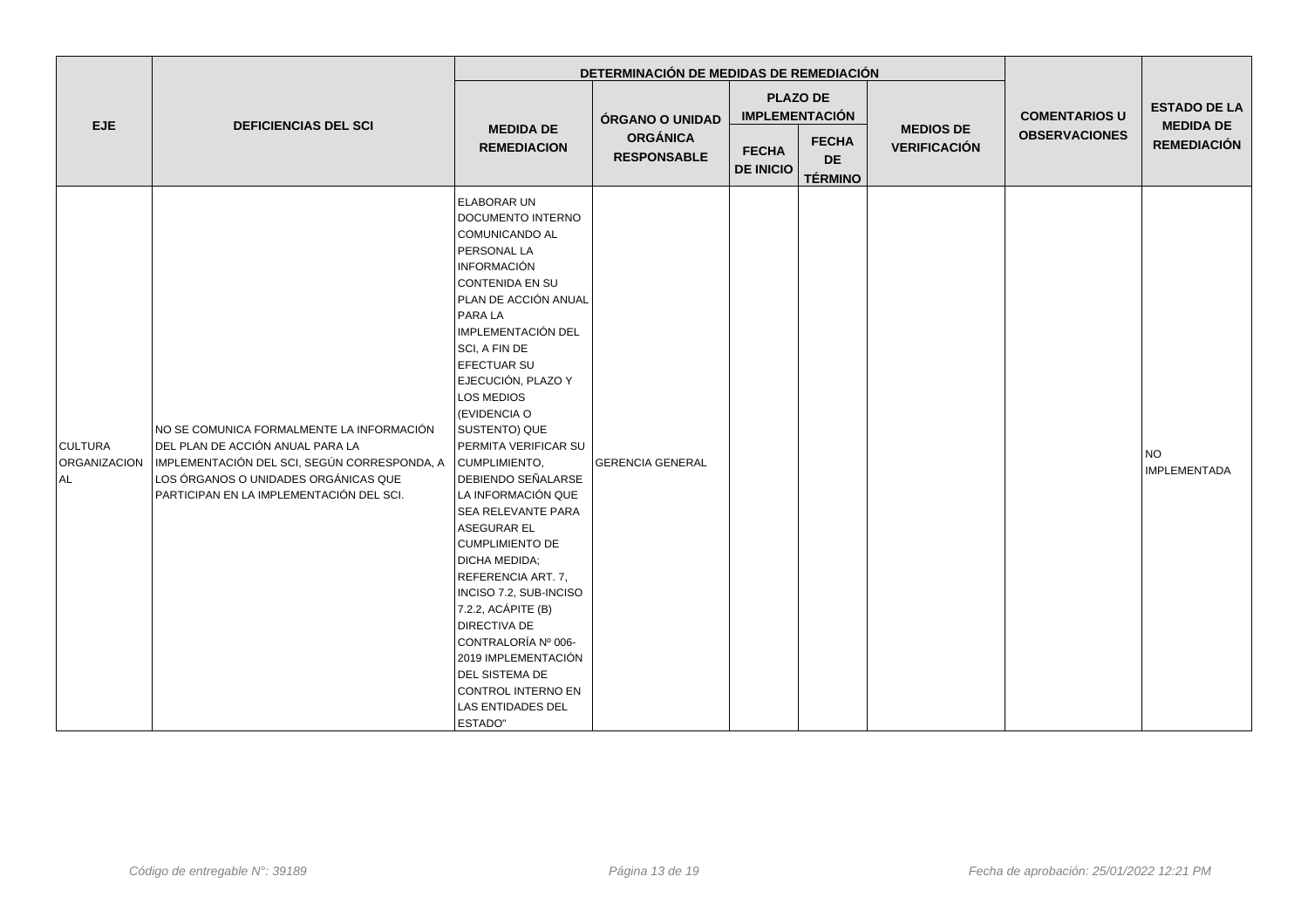|                                        |                                                                                                                                                                 |                                                                                                                                                                                                    | DETERMINACIÓN DE MEDIDAS DE REMEDIACIÓN |                                  |                                             |                                                                                                                                                                                                      |                                                   |                                        |
|----------------------------------------|-----------------------------------------------------------------------------------------------------------------------------------------------------------------|----------------------------------------------------------------------------------------------------------------------------------------------------------------------------------------------------|-----------------------------------------|----------------------------------|---------------------------------------------|------------------------------------------------------------------------------------------------------------------------------------------------------------------------------------------------------|---------------------------------------------------|----------------------------------------|
|                                        |                                                                                                                                                                 |                                                                                                                                                                                                    | ÓRGANO O UNIDAD                         |                                  | <b>PLAZO DE</b><br><b>IMPLEMENTACIÓN</b>    |                                                                                                                                                                                                      | <b>COMENTARIOS U</b>                              | <b>ESTADO DE LA</b>                    |
| <b>EJE</b>                             | <b>DEFICIENCIAS DEL SCI</b>                                                                                                                                     | <b>MEDIDA DE</b><br><b>REMEDIACION</b>                                                                                                                                                             | <b>ORGÁNICA</b><br><b>RESPONSABLE</b>   | <b>FECHA</b><br><b>DE INICIO</b> | <b>FECHA</b><br><b>DE</b><br><b>TÉRMINO</b> | <b>MEDIOS DE</b><br><b>VERIFICACIÓN</b>                                                                                                                                                              | <b>OBSERVACIONES</b>                              | <b>MEDIDA DE</b><br><b>REMEDIACIÓN</b> |
| <b>CULTURA</b><br>ORGANIZACION<br>AL.  | NO SE ENCUENTRAN CLARAMENTE IDENTIFICADOS<br>LOS ÓRGANOS O UNIDADES ORGÁNICAS<br>RESPONSABLES DE LA EJECUCIÓN DE LOS<br>PRODUCTOS PRIORIZADOS EN EL SCI.        | <b>DESIGNAR AL</b><br>PERSONAL<br><b>ENCARGADO DE</b><br><b>EJECUTAR LAS</b><br><b>ACCIONES</b><br><b>RESPECTIVAS QUE</b><br><b>DEMANDEN LA</b><br>EJECUCIÓN DEL<br><b>PRODUCTO</b><br>PRIORIZADO" | <b>GERENCIA GENERAL</b>                 | 01/03/2021                       | 31/03/2021                                  | MEDIANTE EL PEI 2021-<br>2024 SE PUDIERON<br><b>IDENTIFICAR LOS</b><br>ÓRGANOS O UNIDADES<br>ORGÁNICAS<br><b>RESPONSABLES DE LA</b><br>EJECUCIÓN DE LOS<br><b>PRODUCTOS</b><br>PRIORIZADOS EN EL SCI |                                                   | <b>IMPLEMENTADA</b>                    |
| GESTIÓN DE<br><b>RIESGOS</b>           | NO SE HA DESARROLLADO TALLERES PARTICIPATIVOS DESARROLLO DE<br>O ENTREVISTAS PARA IDENTIFICAR Y VALORAR LOS<br>RIESGOS.                                         | SE IMPLEMENTARAN EL<br><b>TALLERES PARA</b><br>PREVENCION DE<br>CORRUPCION                                                                                                                         | <b>RECURSOS HUMANOS</b>                 |                                  |                                             |                                                                                                                                                                                                      |                                                   | <b>NO</b><br><b>IMPLEMENTADA</b>       |
| <b>CULTURA</b><br>ORGANIZACION<br>l AL | NO SE HA PRESENTADO EL PLAN DE ACCIÓN ANUAL<br>PARA LA IMPLEMENTACIÓN DEL SCI AL TITULAR DE LA<br>ENTIDAD/DEPENDENCIA Y DEMÁS MIEMBROS DE LA<br>ALTA DIRECCIÓN. | <b>DOCUMENTO QUE</b><br><b>CONTIENE LOS PLANES</b><br>DE ACCIÓN ANUAL<br>PARA LA<br>IMPLEMENTACIÓN DEL<br><b>SCI PRESENTADO AL</b><br>TITULAR DE LA<br>ENTIDAD/DEPENDENCIA                         | <b>GERENCIA GENERAL</b>                 |                                  |                                             | <b>REPORTE DE</b><br><b>ENTREGABLE - PLAN DE</b><br>ACCIÓN ANUAL -<br>SECCIÓN MEDIDAS DE<br>CONTROL (BORRADOR)                                                                                       |                                                   |                                        |
|                                        |                                                                                                                                                                 |                                                                                                                                                                                                    |                                         |                                  | 01/03/2021                                  | REPORTE DE<br>30/12/2021<br>ACCIÓN ANUAL -<br><b>REMEDIACIÓN</b><br>(BORRADOR)<br><b>CGQA</b>                                                                                                        | <b>ENTREGABLE - PLAN DE</b><br>SECCIÓN MEDIDAS DE |                                        |
|                                        |                                                                                                                                                                 |                                                                                                                                                                                                    |                                         |                                  |                                             |                                                                                                                                                                                                      | <b>INFORME Nº 042-2021-</b><br>INAIGEM--GG-OPPM-  |                                        |
| GESTIÓN DE<br><b>RIESGOS</b>           | NO SE HAN ANALIZADO SI LOS PRODUCTOS<br>PRIORIZADOS SON LOS MÁS RELEVANTES Y, POR<br>TANTO, SON LOS QUE MÁS REQUIEREN DE<br>CONTROLES INTERNOS.                 | DESARROLLO DE<br>ANÁLISIS SI LOS<br><b>PRODUCTOS</b><br>PRIORIZADOS SON LOS<br>MÁS RELEVANTES                                                                                                      | DIGC/DIG/DIEM/OPPM                      |                                  |                                             |                                                                                                                                                                                                      |                                                   | <b>NO</b><br><b>IMPLEMENTADA</b>       |
| GESTIÓN DE<br><b>RIESGOS</b>           | NO SE HAN DESARROLLADO TALLERES<br>PARTICIPATIVOS, ENTREVISTAS O PANEL DE<br>EXPERTOS PARA DETERMINAR LAS MEDIDAS DE<br>CONTROL.                                | <b>DESARROLLO DE</b><br>TALLERES,<br><b>ENTREVISTAS O PANEL</b><br><b>DE EXPERTOS</b>                                                                                                              | DIGC /DIEM/DIG/OADM                     |                                  |                                             |                                                                                                                                                                                                      |                                                   | <b>NO</b><br><b>IMPLEMENTADA</b>       |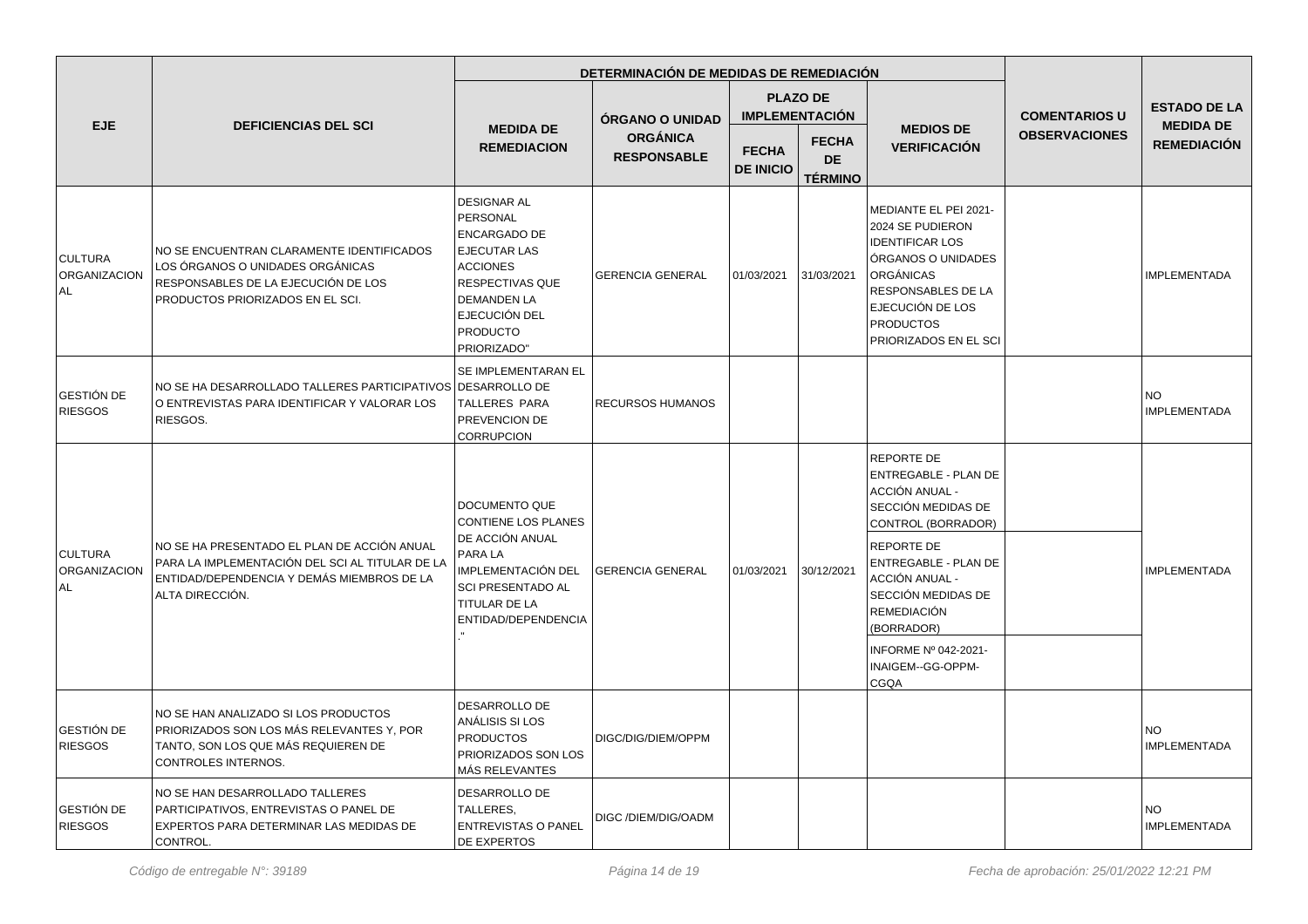|                                     |                                                                                                                                                         |                                                                                                                                                                                                               | DETERMINACIÓN DE MEDIDAS DE REMEDIACIÓN                       |                                          |                                             |                                                                                                                                                                                                                                                                                                                                                                                |                      |                                         |
|-------------------------------------|---------------------------------------------------------------------------------------------------------------------------------------------------------|---------------------------------------------------------------------------------------------------------------------------------------------------------------------------------------------------------------|---------------------------------------------------------------|------------------------------------------|---------------------------------------------|--------------------------------------------------------------------------------------------------------------------------------------------------------------------------------------------------------------------------------------------------------------------------------------------------------------------------------------------------------------------------------|----------------------|-----------------------------------------|
| <b>EJE</b>                          | <b>DEFICIENCIAS DEL SCI</b>                                                                                                                             |                                                                                                                                                                                                               | <b>ÓRGANO O UNIDAD</b>                                        | <b>PLAZO DE</b><br><b>IMPLEMENTACIÓN</b> |                                             |                                                                                                                                                                                                                                                                                                                                                                                | <b>COMENTARIOS U</b> | <b>ESTADO DE LA</b><br><b>MEDIDA DE</b> |
|                                     |                                                                                                                                                         | <b>MEDIDA DE</b><br><b>REMEDIACION</b>                                                                                                                                                                        | <b>ORGÁNICA</b><br><b>RESPONSABLE</b>                         | <b>FECHA</b><br><b>DE INICIO</b>         | <b>FECHA</b><br><b>DE</b><br><b>TÉRMINO</b> | <b>MEDIOS DE</b><br><b>VERIFICACIÓN</b>                                                                                                                                                                                                                                                                                                                                        | <b>OBSERVACIONES</b> | <b>REMEDIACIÓN</b>                      |
| <b>GESTIÓN DE</b><br><b>RIESGOS</b> | NO SE HAN DETERMINADO MEDIDAS DE CONTROL<br>PARA TODOS LOS RIESGOS VALORADOS QUE ESTÉN<br>FUERA DE LA TOLERANCIA AL RIESGO.                             | DETERMINAR MEDIANTE<br>UN DOCUMENTO<br><b>INTERNO LAS MEDIDAS</b><br>DE CONTROL PARA<br><b>TODOS LOS RIESGOS</b><br><b>VALORADOS QUE</b><br>ESTÉN FUERA DE LA<br><b>TOLERANCIA AL RIESGO</b><br>(RIESGO BAJO) | <b>GERENCIA GENERAL</b>                                       | 01/03/2021                               | 30/03/2021                                  | PLAN DE ACCIÓN ANUAL<br>¿ SECCIÓN MEDIDAS DE<br>CONTROL (PAA-SMC)<br>DEL PERIODO 2020.<br><b>SUSCRITOS POR EL</b><br>TITULAR Y SUBIDOS AL<br><b>APLICATIVO</b><br><b>INFORMÁTICO DEL SCI</b><br>PLAN DE ACCIÓN ANUAL<br>- SECCIÓN MEDIDAS DE<br>CONTROL (PAA-SMC)<br>DEL PERIODO 2019,<br>SUSCRITOS POR EL<br>TITULAR Y SUBIDOS AL<br><b>APLICATIVO</b><br>INFORMÁTICO DEL SCI |                      | <b>IMPLEMENTADA</b>                     |
| <b>GESTIÓN DE</b><br><b>RIESGOS</b> | NO SE HAN UTILIZADO INFORMACIÓN DE DESEMPEÑO<br>Y PRESUPUESTO PÚBLICO EN LA PRIORIZACIÓN DE<br>LOS PRODUCTOS QUE SE INCLUIRÁN EN EL CONTROL<br>INTERNO. | <b>SE PUBLICARÁ EL</b><br><b>INFORME DE</b><br>EVALUACIÓN DE<br>RESULTADOS DEL PLAN<br><b>ESTRATÉGICO</b><br>INSTITUCIONAL EN EL<br>PTE"                                                                      | OFICINA DE<br>PRESUPUESTO.<br>PLANEAMIENTO Y<br>MODERNIZACION | 01/02/2021                               | 31/03/2021                                  | PLAN ESTRATÉGICO<br>INSTITUCIONAL, CON<br>EL QUE CUENTE LA<br><b>ENTIDAD PARA</b><br><b>IDENTIFICAR SUS</b><br><b>PRODUCTOS</b><br>INFORME Nº 070-2021-<br>INAIGEM--GG-OPPM-<br><b>CGQA</b>                                                                                                                                                                                    |                      | <b>IMPLEMENTADA</b>                     |
| <b>SUPERVISIÓN</b>                  | NO SE REMITE EL REPORTE DE EVALUACIÓN ANUAL<br>DE LA IMPLEMENTACIÓN DEL SCI A LOS MIEMBROS DE<br>LA ALTA DIRECCIÓN.                                     | DOCUMENTO INTERNO<br>EN EL QUE SE REMITE<br>EL REPORTE DE<br>EVALUACIÓN ANUAL DE<br>LA IMPLEMENTACIÓN<br>DEL SCI A LA ALTA<br>DIRECCIÓN."                                                                     | <b>GERENCIA GENERAL</b>                                       |                                          |                                             |                                                                                                                                                                                                                                                                                                                                                                                |                      | <b>INO</b><br><b>IMPLEMENTADA</b>       |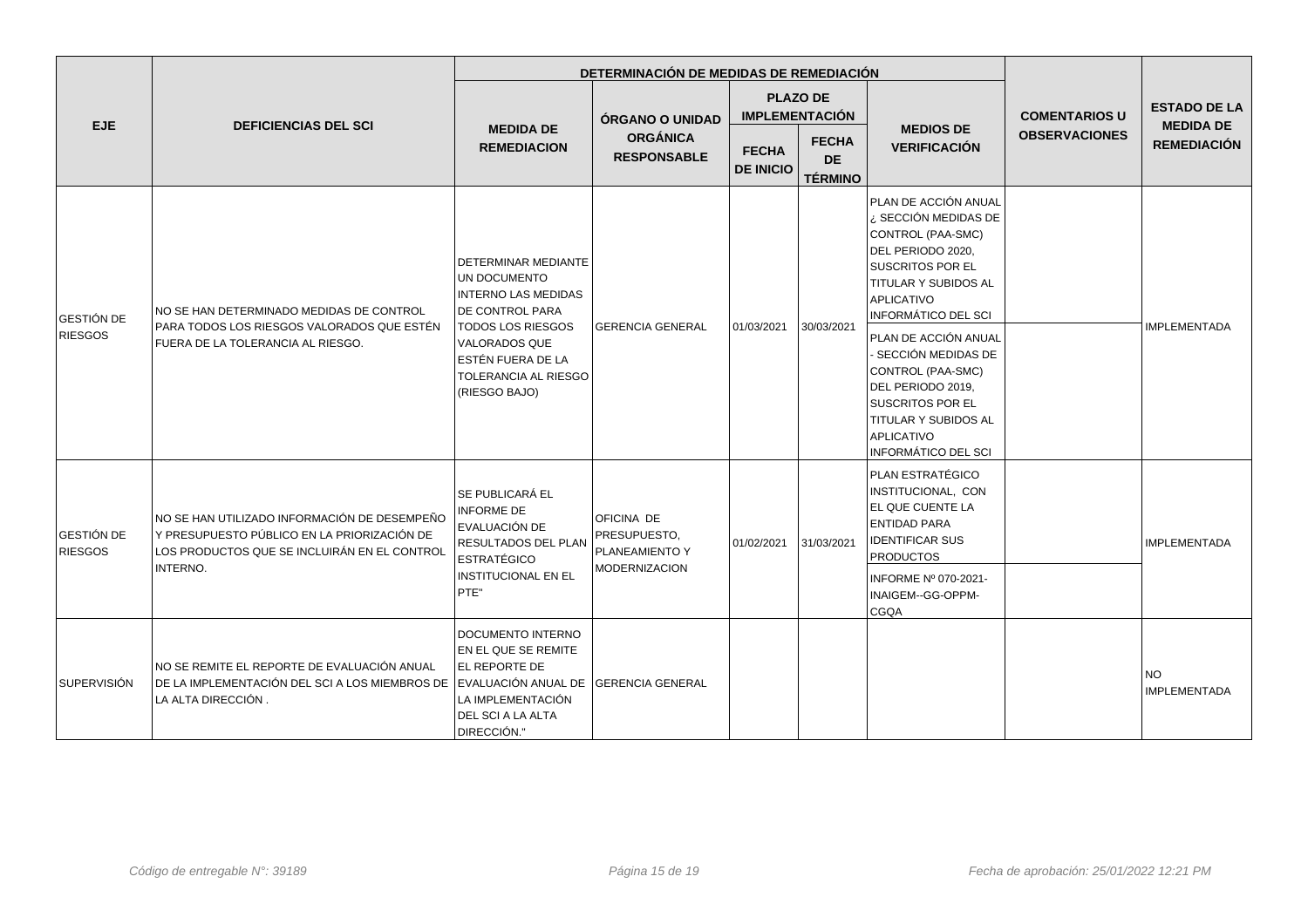|                    |                                                                                                                                                                                                                                          |                                                                                                                                                                                                                                                                                     | DETERMINACIÓN DE MEDIDAS DE REMEDIACIÓN                  |                                          |                                             |                                         |                      |                                        |
|--------------------|------------------------------------------------------------------------------------------------------------------------------------------------------------------------------------------------------------------------------------------|-------------------------------------------------------------------------------------------------------------------------------------------------------------------------------------------------------------------------------------------------------------------------------------|----------------------------------------------------------|------------------------------------------|---------------------------------------------|-----------------------------------------|----------------------|----------------------------------------|
| <b>EJE</b>         | <b>DEFICIENCIAS DEL SCI</b>                                                                                                                                                                                                              |                                                                                                                                                                                                                                                                                     | ÓRGANO O UNIDAD<br><b>ORGÁNICA</b><br><b>RESPONSABLE</b> | <b>PLAZO DE</b><br><b>IMPLEMENTACIÓN</b> |                                             |                                         | <b>COMENTARIOS U</b> | <b>ESTADO DE LA</b>                    |
|                    |                                                                                                                                                                                                                                          | <b>MEDIDA DE</b><br><b>REMEDIACION</b>                                                                                                                                                                                                                                              |                                                          | <b>FECHA</b><br><b>DE INICIO</b>         | <b>FECHA</b><br><b>DE</b><br><b>TÉRMINO</b> | <b>MEDIOS DE</b><br><b>VERIFICACIÓN</b> | <b>OBSERVACIONES</b> | <b>MEDIDA DE</b><br><b>REMEDIACIÓN</b> |
| <b>SUPERVISIÓN</b> | INO SE REMITE EL REPORTE DE SEGUIMIENTO DEL<br>PLAN DE ACCIÓN ANUAL PARA LA IMPLEMENTACIÓN<br>DEL SCI A LOS MIEMBROS DE LA ALTA DIRECCIÓN.                                                                                               | DOCUMENTO INTERNO<br>EN EL QUE SE REMITE<br><b>EL REPORTE DE</b><br><b>SEGUIMIENTO DEL</b><br>PLAN DE ACCIÓN ANUAL GERENCIA GENERAL<br><b>PARA LA</b><br>IMPLEMENTACIÓN DEL<br>SCI A LA ALTA<br>DIRECCIÓN"                                                                          |                                                          |                                          |                                             |                                         |                      | <b>NO</b><br>IMPLEMENTADA              |
| <b>SUPERVISIÓN</b> | INO SE REPORTA AL MENOS UNA VEZ AL MES LOS<br>RESULTADOS DEL SEGUIMIENTO DE LA EJECUCIÓN<br>DEL PLAN DE ACCIÓN ANUAL PARA LA<br>IMPLEMENTACIÓN DEL SCI AL TITULAR DE LA<br>ENTIDAD/DEPENDENCIA Y DEMÁS MIEMBROS DE LA<br>ALTA DIRECCIÓN. | <b>ELABORARY</b><br><b>PRESENTAR UN</b><br>INFORME MENSUAL A<br>LA PRESIDENCIA<br><b>LEJECUTIVA DEL</b><br><b>INAIGEM, SOBRE LOS</b><br> RESULTADOS DEL<br><b>SEGUIMIENTO DE LA</b><br>EJECUCIÓN DEL PLAN<br><b>IDE ACCIÓN ANUAL</b><br><b>PARALA</b><br>IMPLEMENTACIÓN DEL<br>SCI" | <b>GERENCIA GENERAL</b>                                  |                                          |                                             |                                         |                      | <b>NO</b><br><b>IMPLEMENTADA</b>       |

## **2. SECCIÓN MEDIDAS DE CONTROL**

|                                                                                                                      |                                                                                                                                                                           |                                                                                                                                                | DETERMINACIÓN DE MEDIDAS DE CONTROL                                                         |                                          |                                                                 |                                         |                                                 |                                    |
|----------------------------------------------------------------------------------------------------------------------|---------------------------------------------------------------------------------------------------------------------------------------------------------------------------|------------------------------------------------------------------------------------------------------------------------------------------------|---------------------------------------------------------------------------------------------|------------------------------------------|-----------------------------------------------------------------|-----------------------------------------|-------------------------------------------------|------------------------------------|
| <b>PRODUCTOS</b>                                                                                                     |                                                                                                                                                                           |                                                                                                                                                | ÓRGANO O UNIDAD                                                                             | <b>PLAZO DE</b><br><b>IMPLEMENTACIÓN</b> |                                                                 |                                         | <b>COMENTARIOS U</b><br><b>OBSERVACIONES</b>    | <b>ESTADO DE LA</b>                |
| <b>PRIORIZADOS</b>                                                                                                   | <b>RIESGO IDENTIFICADO</b>                                                                                                                                                | <b>MEDIDA DE</b><br><b>CONTROL</b>                                                                                                             | <b>ORGÁNICA</b><br><b>RESPONSABLE</b>                                                       |                                          | <b>FECHA</b><br><b>DE</b><br><b>DE INICIO</b><br><b>TÉRMINO</b> | <b>MEDIOS DE</b><br><b>VERIFICACIÓN</b> |                                                 | <b>MEDIDA DE</b><br><b>CONTROL</b> |
| <b>INFORMACIÓN</b><br>DE RIESGOS<br><b>POR CAMBIO</b><br><b>CLIMÁTICO DE</b><br><b>IMANERA</b><br><b>LEFECTIVA Y</b> | <b>FACTORES EXTERNOS PODRIAN IMPEDIR REALIZAR</b><br>LOS TRABAJOS DE CAMPO, GENERANDO EL<br>INCUMPLIMIENTO DE LA META FÍSICA PROGRAMADA.<br>Cadias de entregable Nº 20190 | <b>EVALUAR LA</b><br><b>PARTICIPACION EN LAS</b><br><b>ACTIVIDADES</b><br><b>PLANEADAS Y A LA VEZ</b><br><b>EVALUAR EL</b><br>DESEMPEÑO DE LOS | <b>DIRECCION DE</b><br><b>INVESTIGACION EN</b><br><b>GLACIARES</b><br>D <sub>OM</sub> 16001 |                                          |                                                                 |                                         | $F$ ocho do oproboción: $2F/117/21277$ 12:21 DM | <b>INO</b><br><b>IMPLEMENTADA</b>  |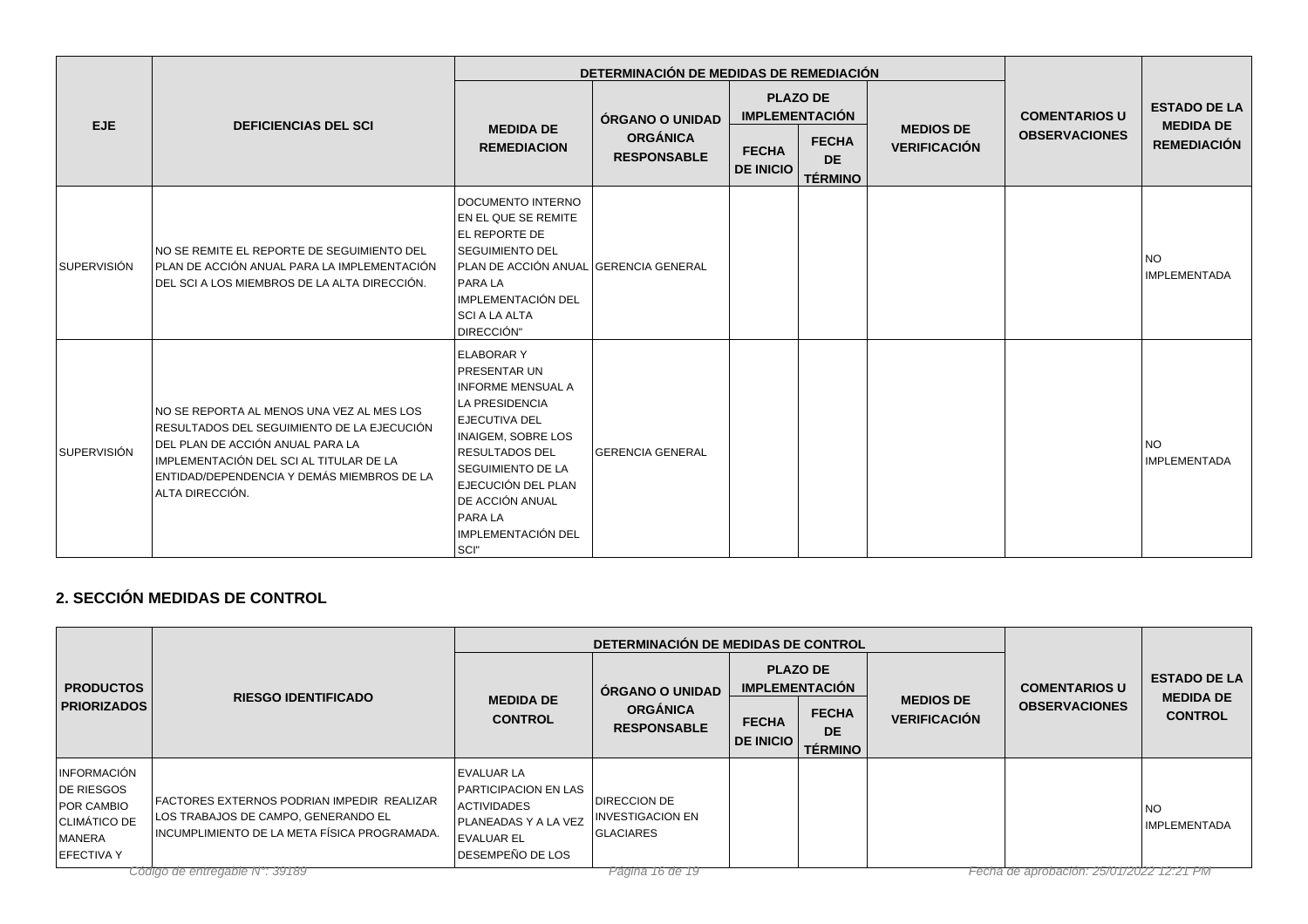|                                                                                                                                                                                                                                                                   |                                                                                                                                   | DETERMINACIÓN DE MEDIDAS DE CONTROL                                                                                                                             |                                                                                           |                                                                              |                                             |                                         |                                              |                                                           |
|-------------------------------------------------------------------------------------------------------------------------------------------------------------------------------------------------------------------------------------------------------------------|-----------------------------------------------------------------------------------------------------------------------------------|-----------------------------------------------------------------------------------------------------------------------------------------------------------------|-------------------------------------------------------------------------------------------|------------------------------------------------------------------------------|---------------------------------------------|-----------------------------------------|----------------------------------------------|-----------------------------------------------------------|
| <b>PRODUCTOS</b><br><b>PRIORIZADOS</b>                                                                                                                                                                                                                            | <b>RIESGO IDENTIFICADO</b>                                                                                                        | <b>MEDIDA DE</b><br><b>CONTROL</b>                                                                                                                              | ÓRGANO O UNIDAD<br><b>ORGÁNICA</b><br><b>RESPONSABLE</b>                                  | <b>PLAZO DE</b><br><b>IMPLEMENTACIÓN</b><br><b>FECHA</b><br><b>DE INICIO</b> | <b>FECHA</b><br><b>DE</b><br><b>TÉRMINO</b> | <b>MEDIOS DE</b><br><b>VERIFICACIÓN</b> | <b>COMENTARIOS U</b><br><b>OBSERVACIONES</b> | <b>ESTADO DE LA</b><br><b>MEDIDA DE</b><br><b>CONTROL</b> |
| <b>OPORTUNA</b><br>PARA LOS<br><b>ACTORES</b><br><b>IDENTIFICADOS</b>                                                                                                                                                                                             |                                                                                                                                   | <b>ESPECIALISTAS</b>                                                                                                                                            |                                                                                           |                                                                              |                                             |                                         |                                              |                                                           |
| <b>INVESTIGACIÓN</b><br>APLICADA<br><b>EFECTIVA Y</b><br>OPORTUNA EN<br>PREVENCIÓN,<br>ADAPTACIÓN Y<br>REDUCCIÓN DE<br>LA<br>VULNERABILIDA<br>D ANTE EL<br><b>CAMBIO</b><br>CLIMÁTICO<br><b>PARA LOS</b><br><b>ACTORES</b><br><b>IDENTIFICADOS</b>                | FACTORES EXTERNOS PODRIAN IMPEDIR REALIZAR<br>LOS TRABAJOS DE CAMPO, GENERANDO EL<br>INCUMPLIMIENTO DE LA META FÍSICA PROGRAMADA. | <b>EVALUAR LA</b><br>PARTICIPACION EN LAS<br><b>ACTIVIDADES</b><br>PLANEADAS Y A LA VEZ<br><b>EVALUAR EL</b><br><b>DESEMPEÑO DE LOS</b><br><b>ESPECIALISTAS</b> | <b>DIRECCION DE</b><br><b>INVESTIGACION EN</b><br><b>ECOSISTEMAS DE</b><br><b>MONTAÑA</b> |                                                                              |                                             |                                         |                                              | <b>INO</b><br><b>IMPLEMENTADA</b>                         |
| <b>INVESTIGACIÓN</b><br>APLICADA<br><b>EFECTIVA Y</b><br><b>OPORTUNA EN</b><br><b>CONSERVACIÓN</b><br>, MANEJO<br>SOSTENIBLE,<br>RECUPERACIÓN<br>DE LOS<br><b>ECOSISTEMAS</b><br><b>DE MONTAÑA Y</b><br><b>SUS SERVICIOS</b><br><b>PARA LOS</b><br><b>ACTORES</b> | FACTORES EXTERNOS PODRIAN IMPEDIR REALIZAR<br>LOS TRABAJOS DE CAMPO, GENERANDO EL<br>INCUMPLIMIENTO DE LA META FÍSICA PROGRAMADA. | <b>EVALUAR LA</b><br>PARTICIPACION EN LAS<br><b>ACTIVIDADES</b><br>PLANEADAS Y A LA VEZ<br><b>EVALUAR EL</b><br><b>DESEMPEÑO DE LOS</b><br><b>ESPECIALISTAS</b> | <b>DIRECCION DE</b><br><b>INVESTIGACION EN</b><br><b>GLACIARES</b>                        |                                                                              |                                             |                                         |                                              | <b>NO</b><br>IMPLEMENTADA                                 |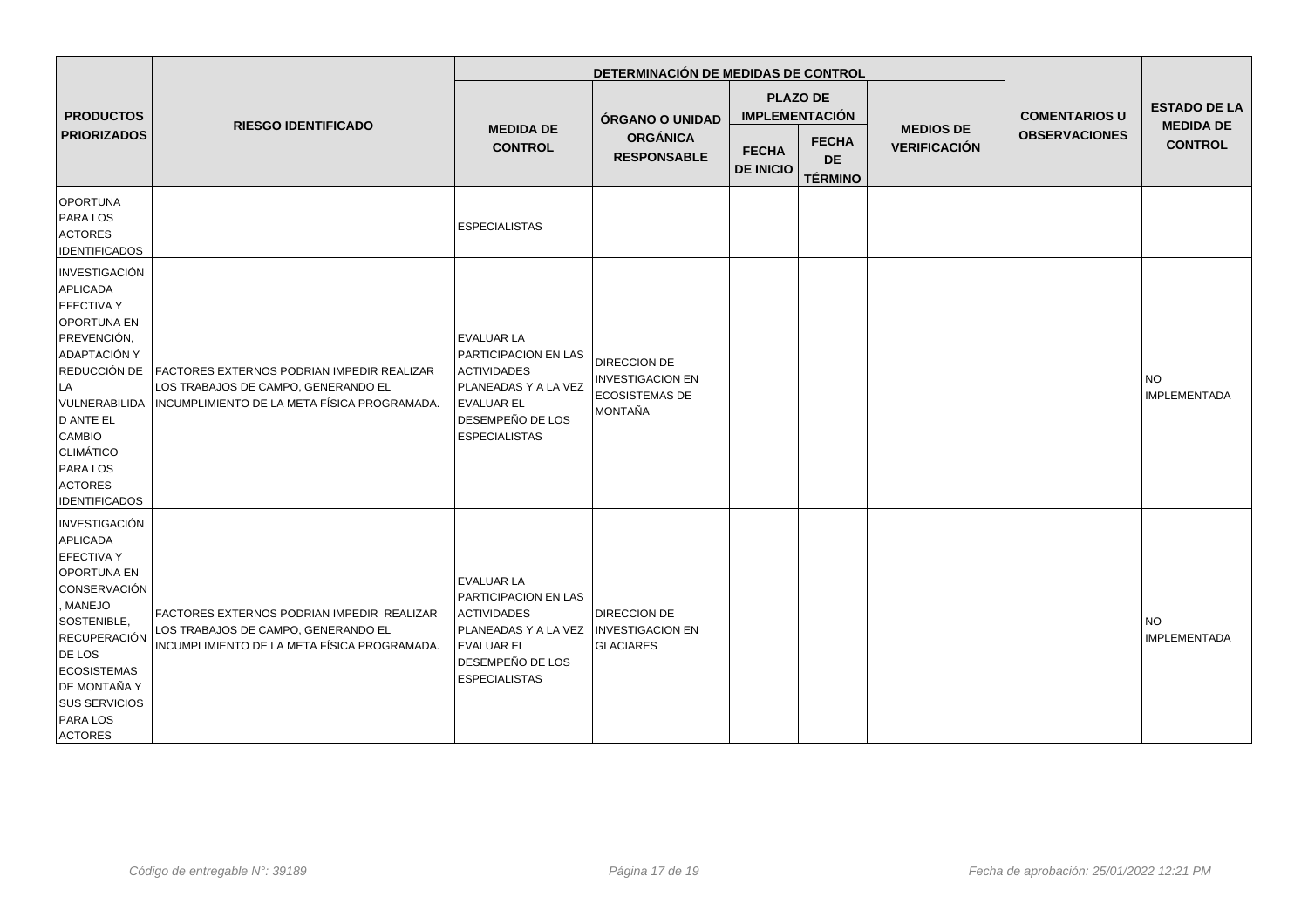|                                                                                                                                                                                                                     |                                                                                                                                   |                                                                                                                                                           | DETERMINACIÓN DE MEDIDAS DE CONTROL                                                           |                                          |                                             |                                         |                                              |                                         |
|---------------------------------------------------------------------------------------------------------------------------------------------------------------------------------------------------------------------|-----------------------------------------------------------------------------------------------------------------------------------|-----------------------------------------------------------------------------------------------------------------------------------------------------------|-----------------------------------------------------------------------------------------------|------------------------------------------|---------------------------------------------|-----------------------------------------|----------------------------------------------|-----------------------------------------|
| <b>PRODUCTOS</b>                                                                                                                                                                                                    | <b>RIESGO IDENTIFICADO</b>                                                                                                        |                                                                                                                                                           | ÓRGANO O UNIDAD                                                                               | <b>PLAZO DE</b><br><b>IMPLEMENTACIÓN</b> |                                             |                                         | <b>COMENTARIOS U</b><br><b>OBSERVACIONES</b> | <b>ESTADO DE LA</b><br><b>MEDIDA DE</b> |
| <b>PRIORIZADOS</b>                                                                                                                                                                                                  |                                                                                                                                   | <b>CONTROL</b>                                                                                                                                            | <b>MEDIDA DE</b><br><b>ORGÁNICA</b><br><b>FECHA</b><br><b>RESPONSABLE</b><br><b>DE INICIO</b> |                                          | <b>FECHA</b><br><b>DE</b><br><b>TÉRMINO</b> | <b>MEDIOS DE</b><br><b>VERIFICACIÓN</b> |                                              | <b>CONTROL</b>                          |
| SERVICIO DE<br><b>FORTALECIMIEN</b><br>TO INTEGRAL<br>DE<br><b>CAPACIDADES</b><br>SOBRE<br><b>GLACIARESY</b><br><b>ECOSISTEMAS</b><br>DE MONTAÑA A<br><b>FAVOR DE LOS</b><br><b>ACTORES</b><br><b>IDENTIFICADOS</b> | FACTORES EXTERNOS PODRIAN IMPEDIR REALIZAR<br>LOS TRABAJOS DE CAMPO, GENERANDO EL<br>INCUMPLIMIENTO DE LA META FÍSICA PROGRAMADA. | <b>EVALUAR LA</b><br><b>PARTICIPACION EN LAS</b><br><b>ACTIVIDADES</b><br>PLANEADAS,<br>EVALUANDO A LA VZ EL<br>DESEMPEÑO DE LOS<br><b>ESPECIALISTAS.</b> | DIRECCION DE<br><b>INFORMACION Y</b><br><b>GSTION DEL</b><br>CONOCIMIENTO                     |                                          |                                             |                                         |                                              | <b>NO</b><br><b>IMPLEMENTADA</b>        |

# **3. PROBLEMÁTICA Y RECOMENDACIONES DE MEJORA PARA LA IMPLEMENTACIÓN DEL SCI**

| <b>PROBLEMÁTICA</b>                                                                                                                                                                                                                                                                                                                                                                                                                                                                         | <b>RECOMENDACIONES DE MEJORA</b>                                                                                                                                                                                                                                                                       |
|---------------------------------------------------------------------------------------------------------------------------------------------------------------------------------------------------------------------------------------------------------------------------------------------------------------------------------------------------------------------------------------------------------------------------------------------------------------------------------------------|--------------------------------------------------------------------------------------------------------------------------------------------------------------------------------------------------------------------------------------------------------------------------------------------------------|
| PRODUCTO AEI.02.02 - INVESTIGACIÓN APLICADA EFECTIVA Y OPORTUNA EN CONSERVACIÓN, MANEJO<br>SOSTENIBLE, RECUPERACIÓN DE LOS ECOSISTEMAS DE MONTAÑA Y SUS SERVICIOS PARA LOS ACTORES -<br>PROBLEMA1: LA INCORPORACIÓN DE NUEVOS SISTEMAS INFORMÁTICOS PARA DIGITALIZAR LOS PROCESOS<br><b>DEL INAIGEM</b>                                                                                                                                                                                     | MEJORAR EL ACCESO Y USO DE LAS NUEVAS PLATAFORMAS TECNOLÓGICAS, A FIN DE AVANZAR EN LOS<br>PROCESOS ADMINISTRATIVOS QUE FACILITAN EL DESARROLLO DE INVESTIGACIONES Y OBTENCIÓN DE<br>RESULTADOS EN FORMA EFICIENTE Y OPORTUNA                                                                          |
| PRODUCTO AEI.01.02- INVESTIGACIÓN APLICADA EFECTIVA Y OPORTUNA EN PREVENCIÓN, ADAPTACIÓN Y<br>REDUCCIÓN DE LA VULNERABILIDAD ANTE EL CAMBIO CLIMÁTICO PARA LOS ACTORES IDENTIFICADOS<br>PROB1: PARA EL DESARROLLO DE LAS ACTIVIDADES SE TUVO DIFICULTAD EN EL USO DEL SISTEMA<br>INTEGRADO DE GESTION ADMINISTRATIVA (SIGA) Y OCASIONO EL RETRASO DEL CUMPLIMIENTO DE LAS<br>ACTIVIDADES DE INVESTIGACIÓN DADO A LA COMPLEJIDAD DE SU IMPLEMENTACIÓN.                                       | CAPACITACIÓN EN TODOS LOS SISTEMAS DE VIRTUALIZACIÓN IMPLEMENTADOS CON LOS QUE CUENTA LA<br>ENTIDAD Y ELABORAR DIRECTIVAS QUE FACILITEN SU USO.                                                                                                                                                        |
| PRODUCTO AEI.02.02 - INVESTIGACIÓN APLICADA EFECTIVA Y OPORTUNA EN CONSERVACIÓN, MANEJO<br>SOSTENIBLE, RECUPERACIÓN DE LOS ECOSISTEMAS DE MONTAÑA Y SUS SERVICIOS PARA LOS ACTORES -<br><b>PROBLEMA2: LAS ACTIVIDADES PROGRAMADAS</b><br>DURANTE ESTE PERIODO FUERON AFECTADAS POR LAS IMPLICANCIAS NEGATIVAS DEL COVID-19,<br>ORIENTANDO LAS ACTIVIDADES MEDIANTE EL TRABAJO REMOTO, DENTRO DE LA SITUACIÓN DE<br><b>EMERGENCIA</b>                                                        | CONTINUAR CON LA APLICACIÓN DE LOS PROTOCOLOS COVID-19 PARA LAS SALIDAS A CAMPO, ANTES,<br>DURANTE Y DESPUÉS DE LAS MISMAS                                                                                                                                                                             |
| PRODUCTO AEI.03.03: SERVICIO DE FORTALECIMIENTO INTEGRAL DE CAPACIDADES SOBRE GLACIARES Y<br>ECOSISTEMAS DE MONTAÑA A FAVOR DE LOS ACTORES IDENTIFICADOS-PROB2: LA LEY (LEY 31131) DADA<br>POR EL CONGRESO DE LA REPÚBLICA, SUSPENDIENDO LA CONTRATACIÓN DE NUEVO PERSONAL CAS PARA<br>EL PRESENTE EJERCICIO PRESUPUESTAL Y MÁS ADELANTE APROBAR UNA MODIFICACIÓN EN SENTIDO<br>CONTRARIO, RETRASÓ LA CONTRATACIÓN DE ESPECIALISTAS PARA DESARROLLAR LAS ACTIVIDADES<br><b>PROGRAMADAS.</b> | ESTÁ PROBLEMÁTICA DEPENDE DE UN TERCERO. A NIVEL DE PLANIFICACIÓN, SE RECOMIENDA<br>APROVECHAR EL RECURSO HUMANO EXISTENTE Y PROGRAMAR ETAPAS SUCESIVAS DE CONSECUCIÓN DE<br>RESULTADOS, PARA QUE A ESTAS SE PUEDAN SUMAR EN UN MOMENTO DADO NUEVAS CONTRATACIONES<br>QUE AMPLIFIQUEN LO DESARROLLADO. |